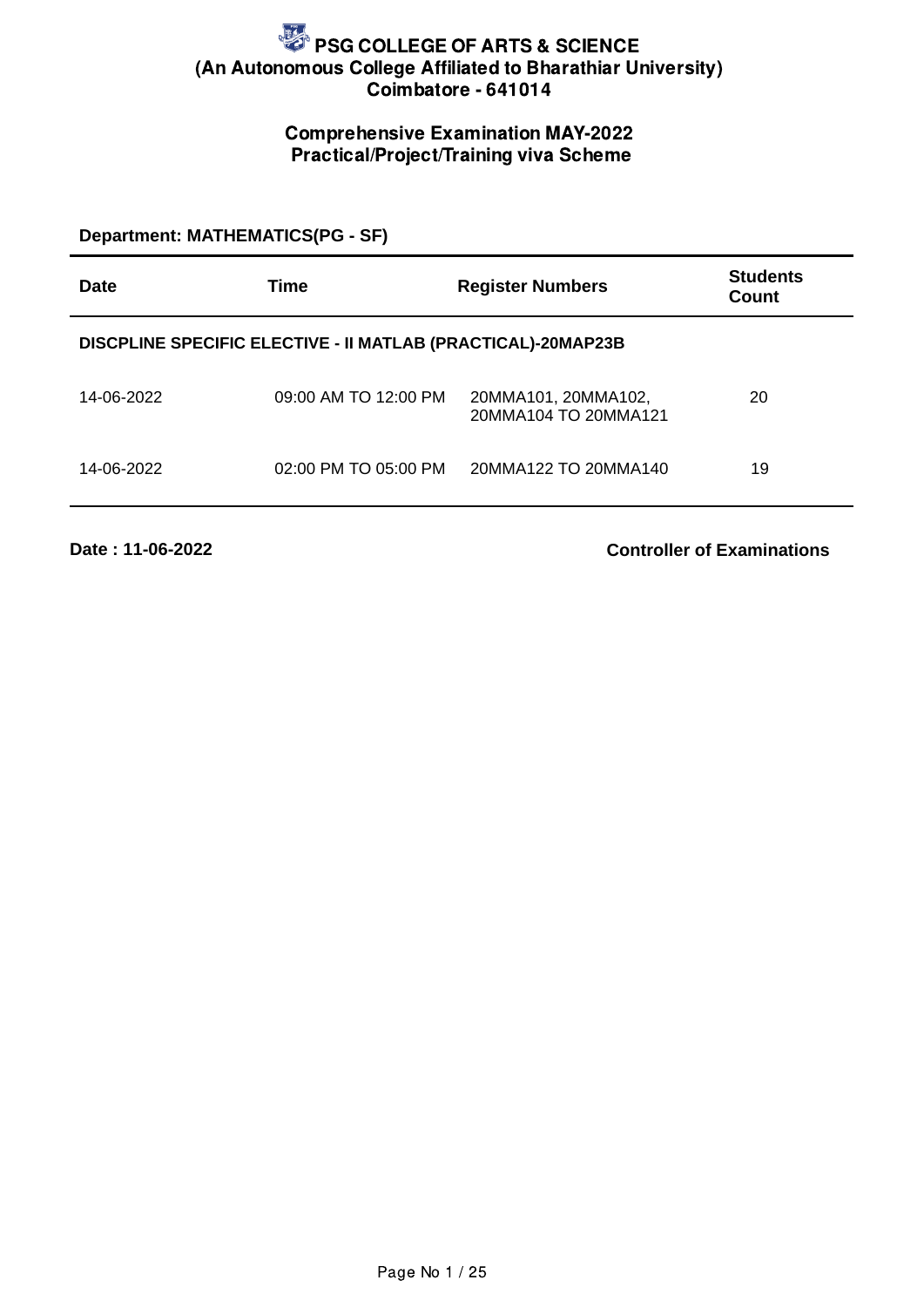## Comprehensive Examination MAY-2022 Practical/Project/Training viva Scheme

## **Department: MATHEMATICS WITH COMPUTER APPLICATIONS(PG - SF)**

| Date       | Time                                                 | <b>Register Numbers</b>                                                                       | <b>Students</b><br>Count |
|------------|------------------------------------------------------|-----------------------------------------------------------------------------------------------|--------------------------|
|            | LAB- XII (MATHEMATICAL COMPUTING LAB(WITH R)-20SSP30 |                                                                                               |                          |
| 17-06-2022 | 09:00 AM TO 12:00 PM                                 | 20MSS001 TO 20MSS006,<br>20MSS008, 20MSS010 TO<br>20MSS029, 20MSS007, 20MSS009                | 29                       |
| 17-06-2022 | 02:00 PM TO 05:00 PM                                 | 20MSS030 TO 20MSS032,<br>20MSS034 TO 20MSS040,<br>20MSS042 TO 20MSS058,<br>20MSS041, 20MSS059 | 29                       |

**Date : 11-06-2022**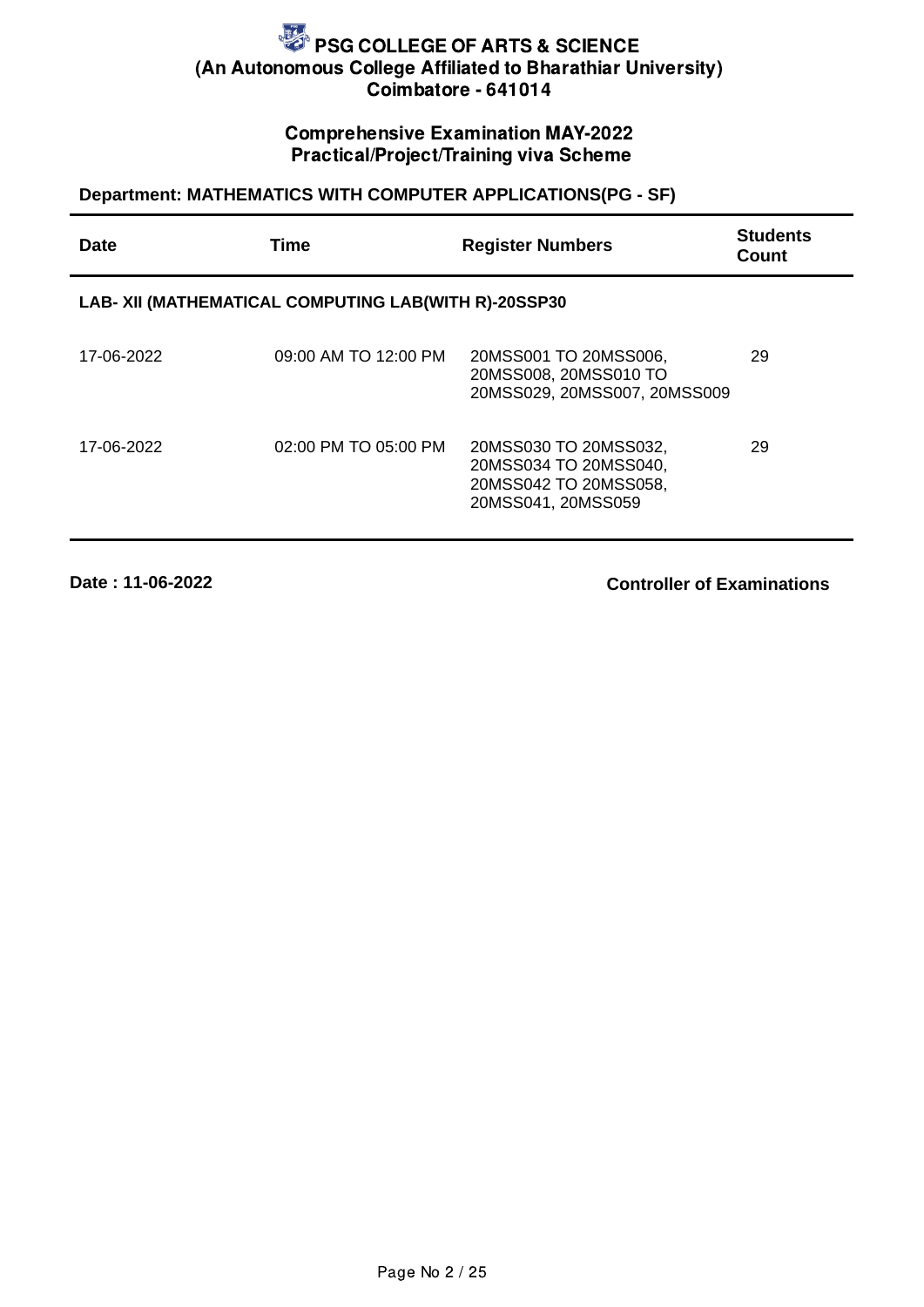## Comprehensive Examination MAY-2022 Practical/Project/Training viva Scheme

| Department: BOTANY(PG - SF)           |                                      |                                               |                                 |  |
|---------------------------------------|--------------------------------------|-----------------------------------------------|---------------------------------|--|
| <b>Date</b>                           | <b>Time</b>                          | <b>Register Numbers</b>                       | <b>Students</b><br><b>Count</b> |  |
| <b>BOTANY PRACTICAL - I-19BOP09</b>   |                                      |                                               |                                 |  |
| 13-06-2022                            | 09:00 AM TO 01:00 PM                 | 21MBO001 TO 21MBO015                          | 15                              |  |
| 13-06-2022                            |                                      | 01:30 PM TO 05:30 PM 21MBO016 TO 21MBO029     | 14                              |  |
| <b>BOTANY PRACTICAL - II-18BOP10</b>  |                                      |                                               |                                 |  |
| 15-06-2022                            | 09:00 AM TO 01:00 PM                 | 21MBO001 TO 21MBO015                          | 15                              |  |
| 15-06-2022                            | 01:30 PM TO 05:30 PM                 | 21MBO016 TO 21MBO029                          | 14                              |  |
| MINI PROJECT-18BOP11                  |                                      |                                               |                                 |  |
| 17-06-2022                            |                                      | 09:00 AM TO 12:00 PM 21MBO001 TO 21MBO015     | 15                              |  |
| 17-06-2022                            |                                      | 02:00 PM TO 05:00 PM 21MBO016 TO 21MBO029     | 14                              |  |
| <b>BOTANY PRACTICAL - III-18BOP19</b> |                                      |                                               |                                 |  |
| 14-06-2022                            | 09:00 AM TO 01:00 PM                 | 20MBO001 TO 20MBO012                          | 12                              |  |
| 14-06-2022                            | 01:30 PM TO 05:30 PM                 | 20MBO013 TO 20MBO019,<br>20MBO021 TO 20MBO024 | 11                              |  |
|                                       | <b>BOTANY PRACTICAL - IV-18BOP20</b> |                                               |                                 |  |
| 16-06-2022                            |                                      | 09:00 AM TO 01:00 PM 20MBO001 TO 20MBO012     | 12                              |  |

20MBO021 TO 20MBO024

11

16-06-2022 01:30 PM TO 05:30 PM 20MBO013 TO 20MBO019,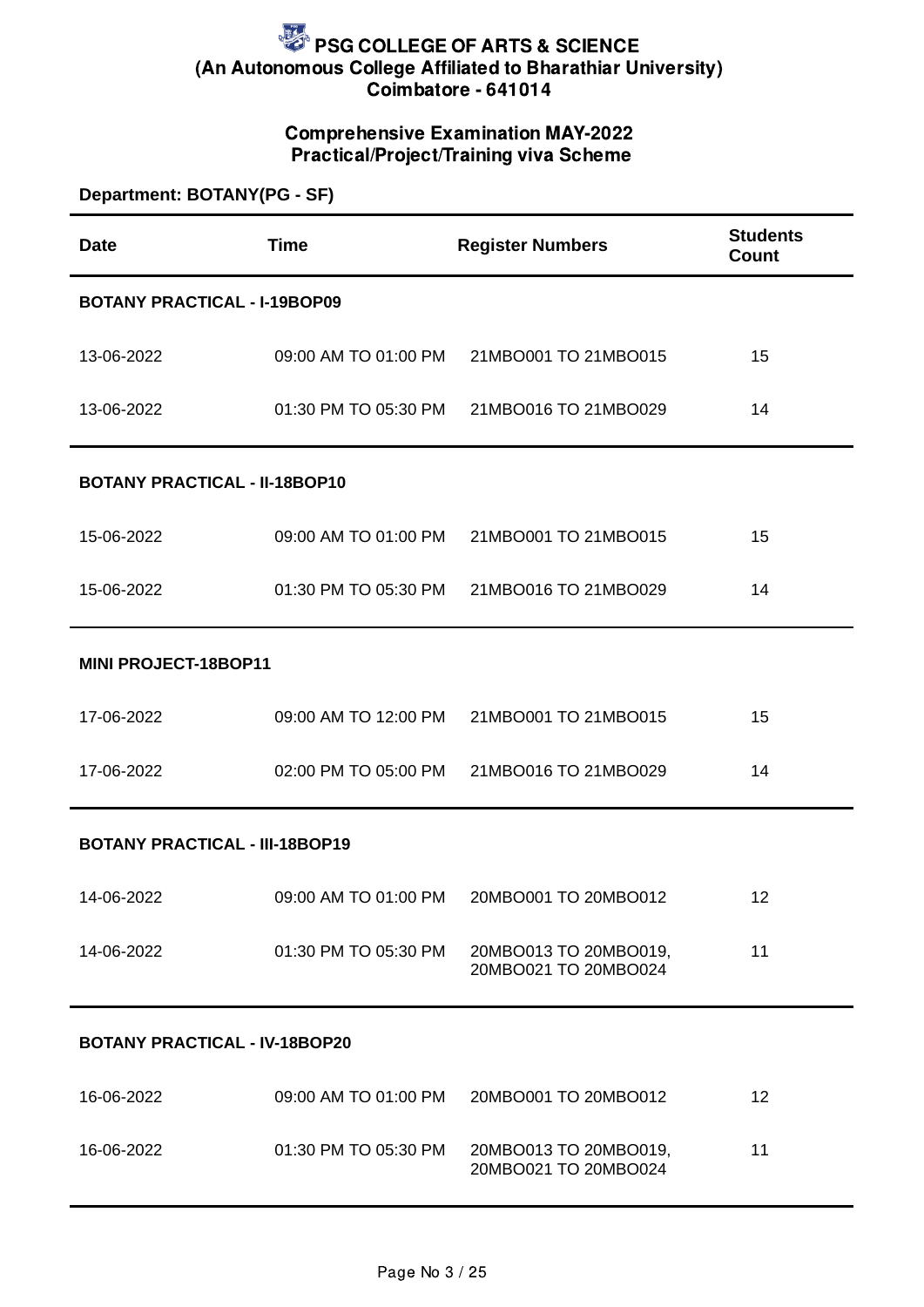## Comprehensive Examination MAY-2022 Practical/Project/Training viva Scheme

#### **MAJOR PROJECT-18BOP21**

| 18-06-2022 | 09:00 AM TO 12:00 PM | 20MBO001 TO 20MBO007,<br>20MBO019, 20MBO021 TO<br>20MBO024 | 12 |
|------------|----------------------|------------------------------------------------------------|----|
| 18-06-2022 | 02:00 PM TO 05:00 PM | 20MBO008 TO 20MBO018                                       | 11 |

**Date : 11-06-2022**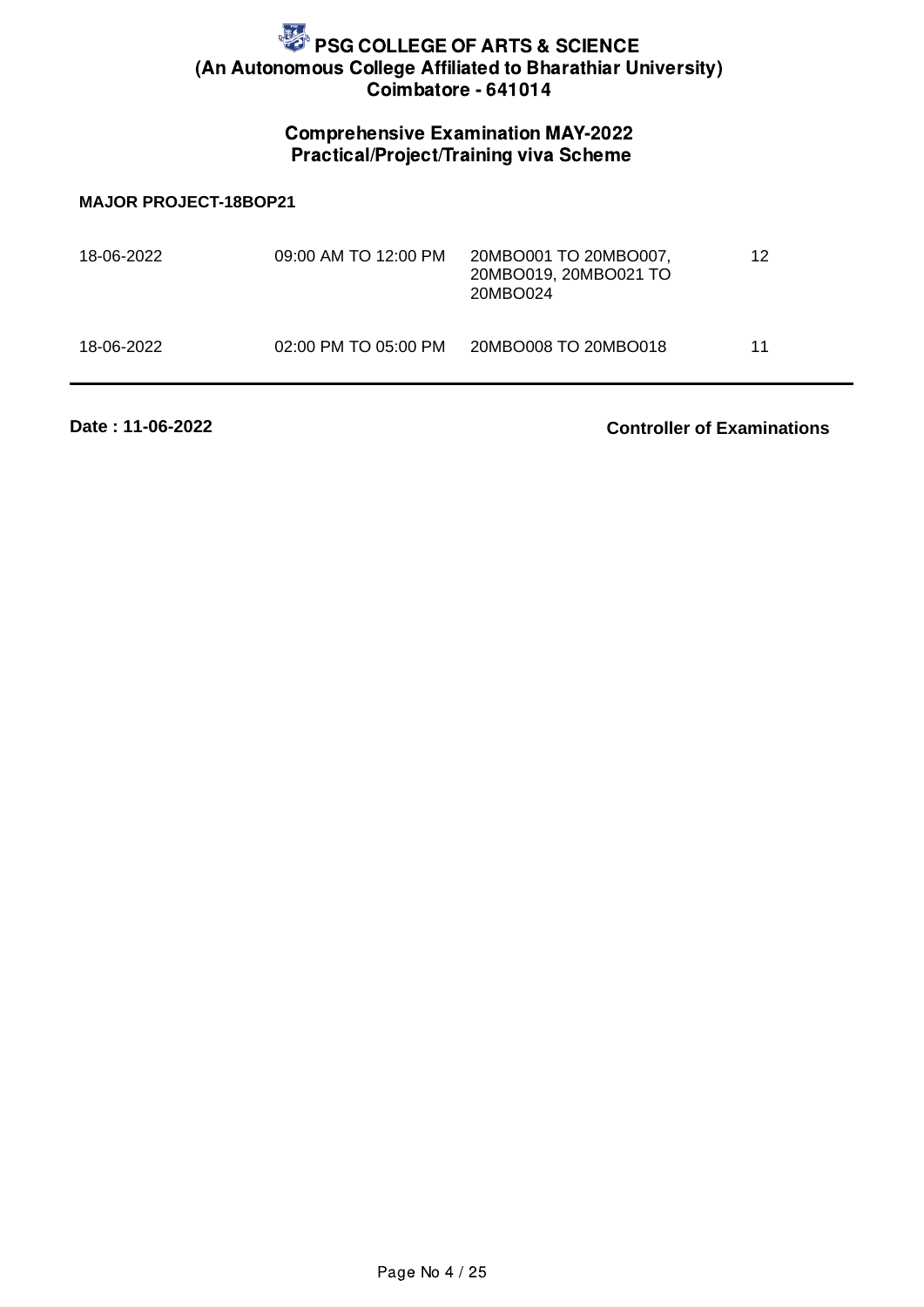## Comprehensive Examination MAY-2022 Practical/Project/Training viva Scheme

| Department: ZOOLOGY(PG - SF)    |                      |                                               |                                 |
|---------------------------------|----------------------|-----------------------------------------------|---------------------------------|
| <b>Date</b>                     | <b>Time</b>          | <b>Register Numbers</b>                       | <b>Students</b><br><b>Count</b> |
| ZOOLOGY PRACTICAL - I-18ZOP09   |                      |                                               |                                 |
| 13-06-2022                      | 09:00 AM TO 12:00 PM | 21MZO001 TO 21MZO010                          | 10                              |
| 13-06-2022                      | 02:00 PM TO 05:00 PM | 21MZO011 TO 21MZO019,<br>21MZO021             | 10                              |
| ZOOLOGY PRACTICAL - II-18ZOP10  |                      |                                               |                                 |
| 15-06-2022                      | 09:00 AM TO 12:00 PM | 21MZO001 TO 21MZO010                          | 10                              |
| 15-06-2022                      | 02:00 PM TO 05:00 PM | 21MZO011 TO 21MZO019,<br>21MZO021             | 10                              |
| <b>PROJECT AND VIVA-18ZOP19</b> |                      |                                               |                                 |
| 16-06-2022                      | 09:00 AM TO 12:00 PM | 20MZO001 TO 20MZO005                          | 5                               |
| 16-06-2022                      | 02:00 PM TO 05:00 PM | 20MZO006 TO 20MZO008,<br>20MZO011 TO 20MZO014 | $\overline{7}$                  |

**Date : 11-06-2022**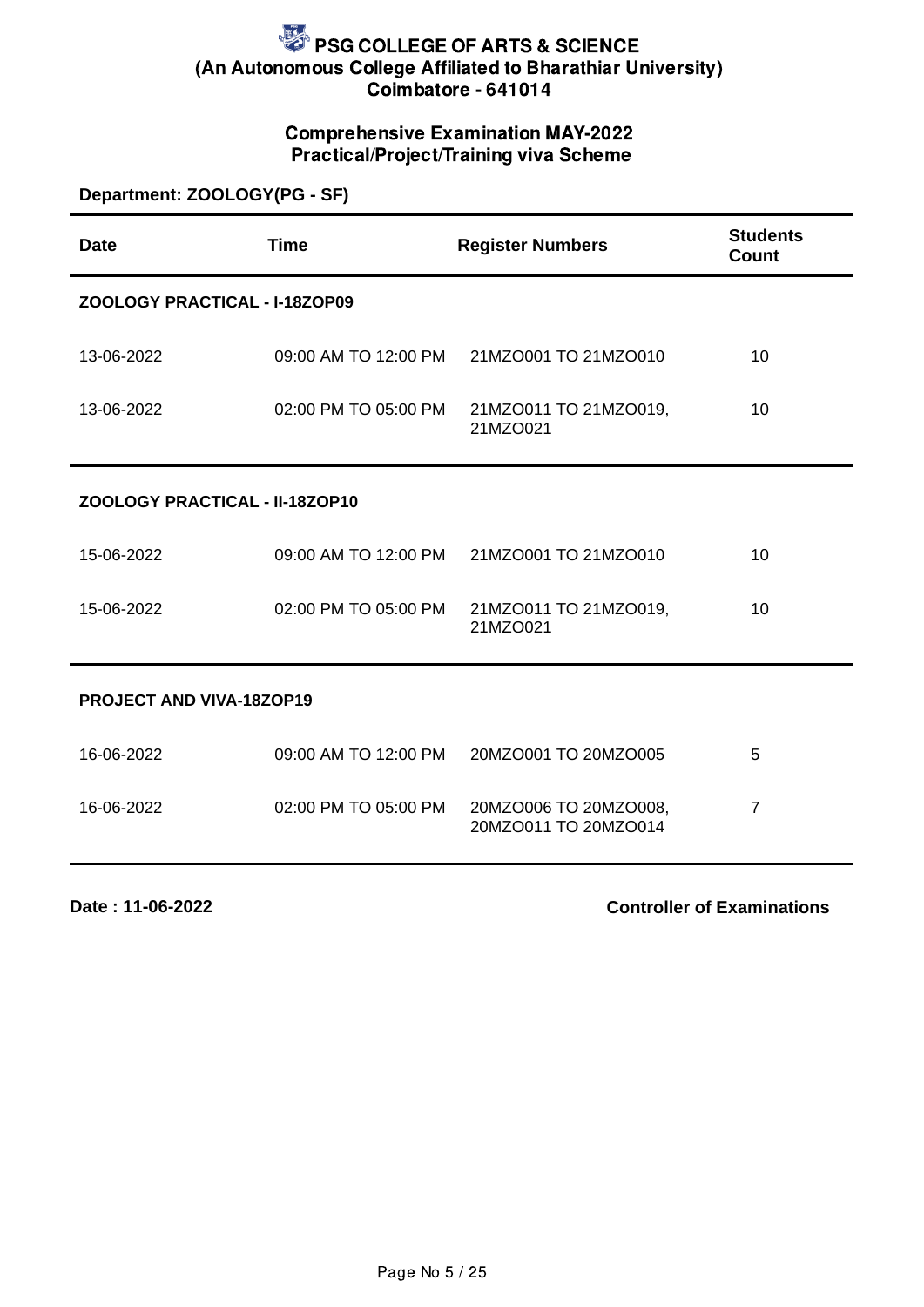## Comprehensive Examination MAY-2022 Practical/Project/Training viva Scheme

## **Department: CLINICAL NUTRITION AND DIETETICS(PG - SF)**

| Date                                                   | <b>Time</b>                                    | <b>Register Numbers</b> | <b>Students</b><br><b>Count</b> |
|--------------------------------------------------------|------------------------------------------------|-------------------------|---------------------------------|
|                                                        | <b>CLINICAL BIOCHEMISTRY PRACTICAL-18CNP11</b> |                         |                                 |
| 13-06-2022                                             | 09:00 AM TO 03:00 PM                           | 21MCN001 TO 21MCN022    | 22                              |
| 14-06-2022                                             | 09:00 AM TO 03:00 PM                           | 21MCN023 TO 21MCN043    | 21                              |
| <b>NUTRITION IN CLINICAL CARE II PRACTICAL-19CNP12</b> |                                                |                         |                                 |
| 15-06-2022                                             | 09:00 AM TO 12:00 PM                           | 21MCN001 TO 21MCN022    | 22                              |
| 15-06-2022                                             | 01:00 PM TO 04:00 PM                           | 21MCN023 TO 21MCN043    | 21                              |

**Date : 11-06-2022**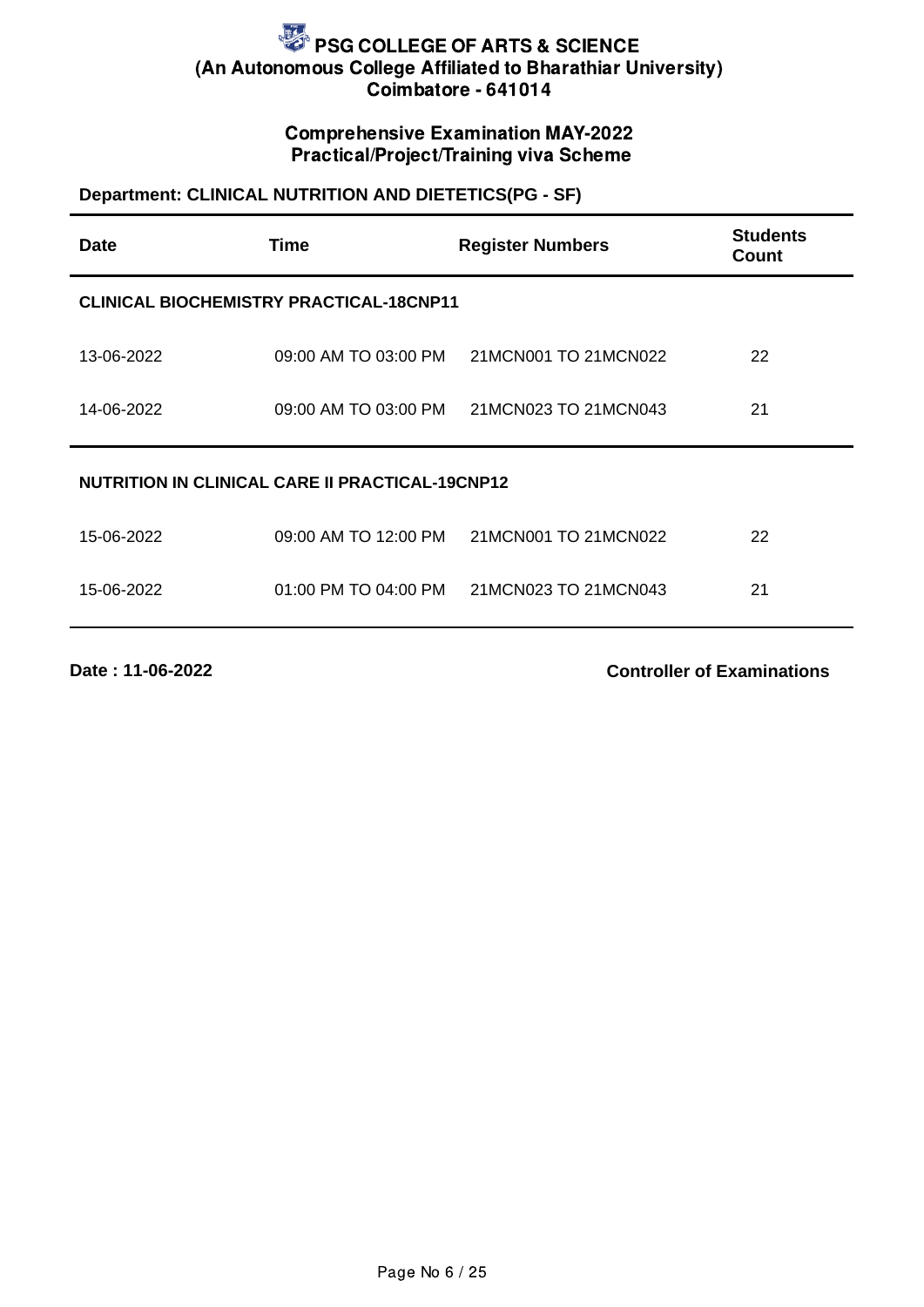### Comprehensive Examination MAY-2022 Practical/Project/Training viva Scheme

| Department: APPLIED ELECTRONICS(PG - SF)                 |                                                                  |                                                                      |                          |  |
|----------------------------------------------------------|------------------------------------------------------------------|----------------------------------------------------------------------|--------------------------|--|
| <b>Date</b>                                              | <b>Time</b>                                                      | <b>Register Numbers</b>                                              | <b>Students</b><br>Count |  |
|                                                          | LAB - II (ANALOG AND DIGITAL ELECTRONICS LAB)-20SSP06            |                                                                      |                          |  |
| 18-06-2022                                               |                                                                  | 09:00 AM TO 12:00 PM 21MSS022, 21MSS029, 21MSS035                    | 3                        |  |
|                                                          | <b>PRACTICAL - IV ADVANCED DIGITAL SYSTEM DESIGN LAB-18ELP12</b> |                                                                      |                          |  |
| Venue: C - BLOCK                                         |                                                                  |                                                                      |                          |  |
| 17-06-2022                                               | 09:00 AM TO 01:00 PM                                             | 21MEL001 TO 21MEL004,<br>21MEL006 TO 21MEL011,<br>21MEL013, 21MEL014 | 12                       |  |
| 17-06-2022                                               | 01:30 PM TO 05:30 PM                                             | 21MEL015 TO 21MEL026                                                 | 12                       |  |
|                                                          | PRACTICAL - V PROGRAMMABLE LOGIC CONTROLLER LAB-18ELP13          |                                                                      |                          |  |
| Venue: C BLOCK                                           |                                                                  |                                                                      |                          |  |
| 20-06-2022                                               | 09:00 AM TO 01:00 PM                                             | 21MEL001 TO 21MEL004,<br>21MEL006 TO 21MEL011,<br>21MEL013, 21MEL014 | 12                       |  |
| 20-06-2022                                               |                                                                  | 01:30 PM TO 05:30 PM 21MEL015 TO 21MEL026                            | 12                       |  |
| <b>PRACTICAL - VI 16-BIT MICROCONTROLLER LAB-18ELP14</b> |                                                                  |                                                                      |                          |  |
| Venue: C BLOCK                                           |                                                                  |                                                                      |                          |  |
| 18-06-2022                                               | 09:00 AM TO 01:00 PM                                             | 21MEL001 TO 21MEL004,<br>21MEL006 TO 21MEL011,<br>21MEL013, 21MEL014 | 12                       |  |
| 18-06-2022                                               | 01:30 PM TO 05:30 PM                                             | 21MEL015 TO 21MEL026                                                 | 12                       |  |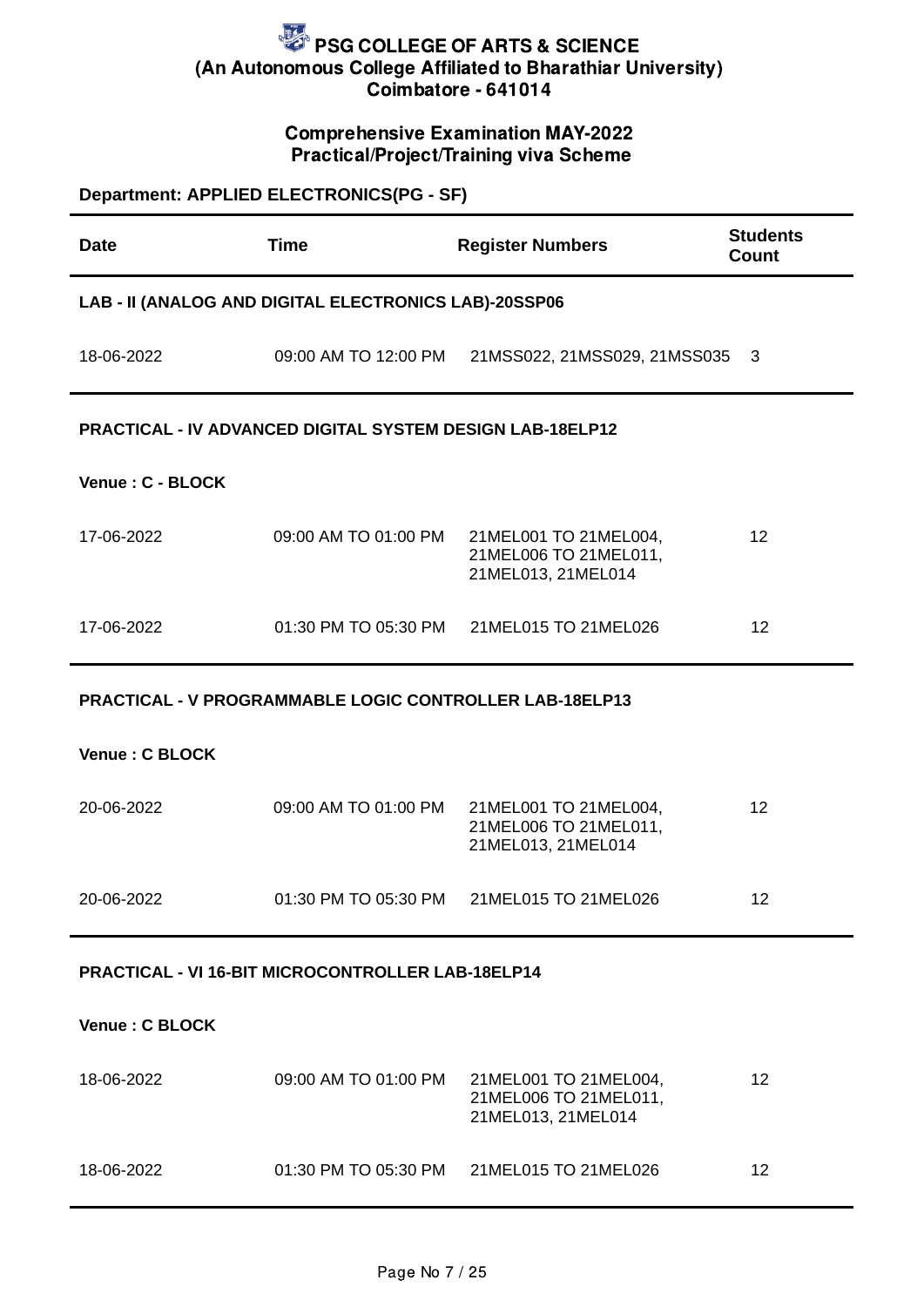### Comprehensive Examination MAY-2022 Practical/Project/Training viva Scheme

#### **PRACTICAL - IX - IOT PROGRAMMING LAB-18ELP25**

**Venue : C BLOCK**

| 23-06-2022 | 09:00 AM TO 01:00 PM | 20MEL001 TO 20MEL004.<br>20MEL006, 20MEL007, 20MEL009<br><b>TO 20MEL018</b> | 16 |
|------------|----------------------|-----------------------------------------------------------------------------|----|
| 23-06-2022 | 01:30 PM TO 05:30 PM | 20MEL019 TO 20MEL033                                                        | 15 |

#### **PROJECT WORK-18ELP26**

**Venue : E-BLOCK**

| 24-06-2022 | 09:00 AM TO 12:00 PM | 20MEL001 TO 20MEL004.<br>20MEL006, 20MEL007, 20MEL009<br>TO 20MEL018 | 16 |
|------------|----------------------|----------------------------------------------------------------------|----|
| 24-06-2022 | 02:00 PM TO 05:00 PM | 20MEL019 TO 20MEL033                                                 | 15 |

#### **LAB - XI (MICROPROCESSOR AND INTERFACING LAB)-20SSP29**

**Venue : E 311**

| 16-06-2022 | 09:00 AM TO 12:00 PM | 20MSS001 TO 20MSS006,<br>20MSS008, 20MSS010 TO<br>20MSS029                                                           | 27 |
|------------|----------------------|----------------------------------------------------------------------------------------------------------------------|----|
| 16-06-2022 | 02:00 PM TO 05:00 PM | 20MSS030 TO 20MSS032,<br>20MSS034 TO 20MSS040,<br>20MSS042 TO 20MSS058,<br>20MSS009, 20MSS041,<br>20MSS007, 20MSS059 | 31 |

**Date : 11-06-2022**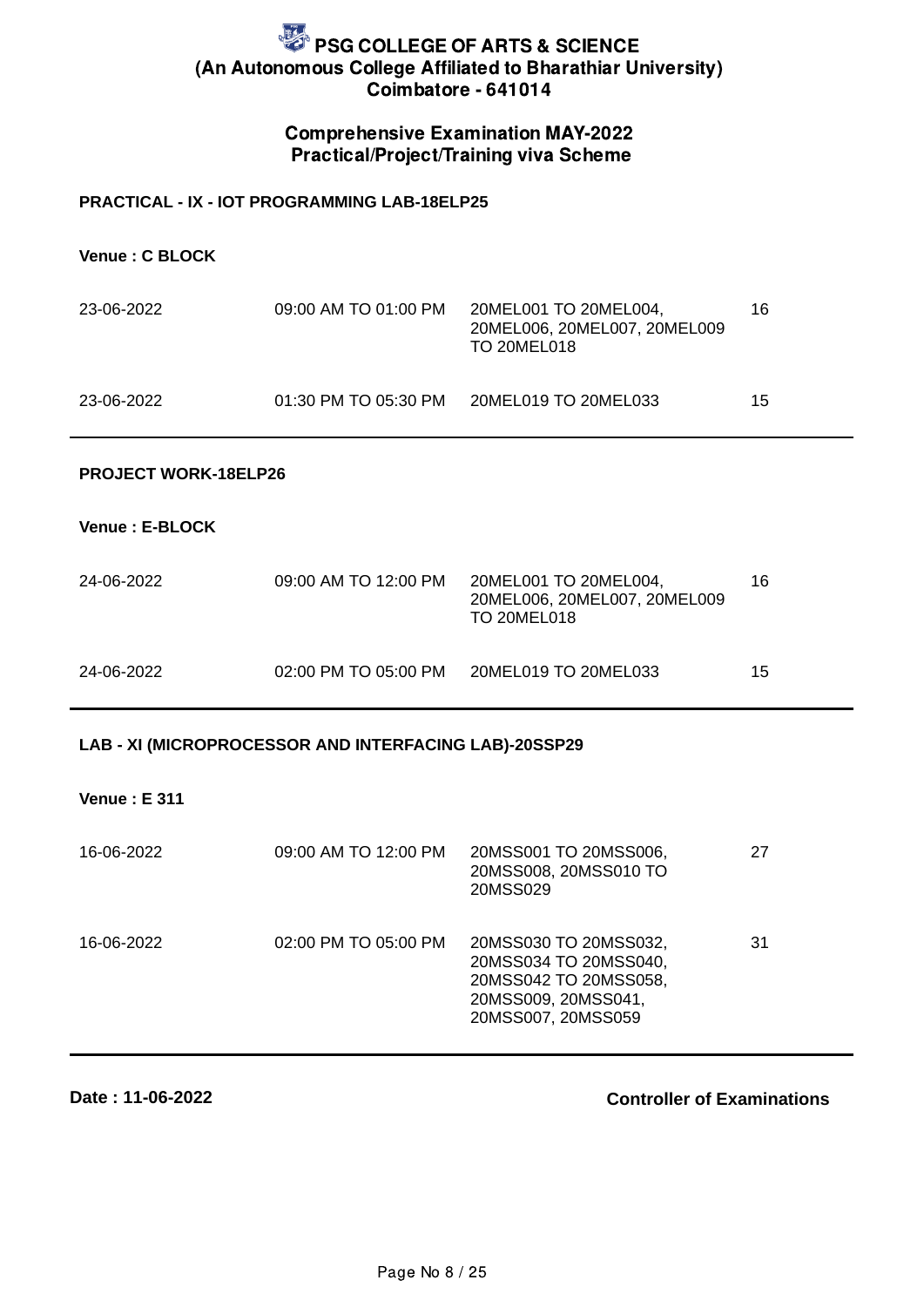### Comprehensive Examination MAY-2022 Practical/Project/Training viva Scheme

# **Department: COSTUME DESIGN & FASHION(PG - SF) Date Time Register Numbers Students Count JEWELLERY & ACCESSORIES DESIGNING PRACTICAL-18CDP04** 16-06-2022 09:00 AM TO 12:00 PM 20MCD026 1 **FASHION DRAPING & CONSTRUCTION PRACTICAL-18CDP05** 16-06-2022 02:00 PM TO 05:00 PM 20MCD026 1 **FREELANCE PORTRAYAL PRACTICAL- I-18CDP06** 18-06-2022 09:00 AM TO 12:00 PM 20MCD026 1 **CASE STUDY PRACTICAL- I-18CDP07** 13-06-2022 02:00 PM TO 05:00 PM 20MCD026 1 **APPAREL PROCESSING AND FINISHING PRACTICAL-18CDP12** 17-06-2022 09:00 AM TO 12:00 PM 21MCD001 TO 21MCD005, 21MCD007 TO 21MCD016, 21MCD018 TO 21MCD041 39 17-06-2022 09:00 AM TO 12:00 PM 20MCD026 1 **FREELANCE PORTRAYAL PRACTICAL-II-18CDP11** 13-06-2022 09:00 AM TO 12:00 PM 21MCD001 TO 21MCD005,  $40$

21MCD007 TO 21MCD016, 21MCD018 TO 21MCD041,

20MCD026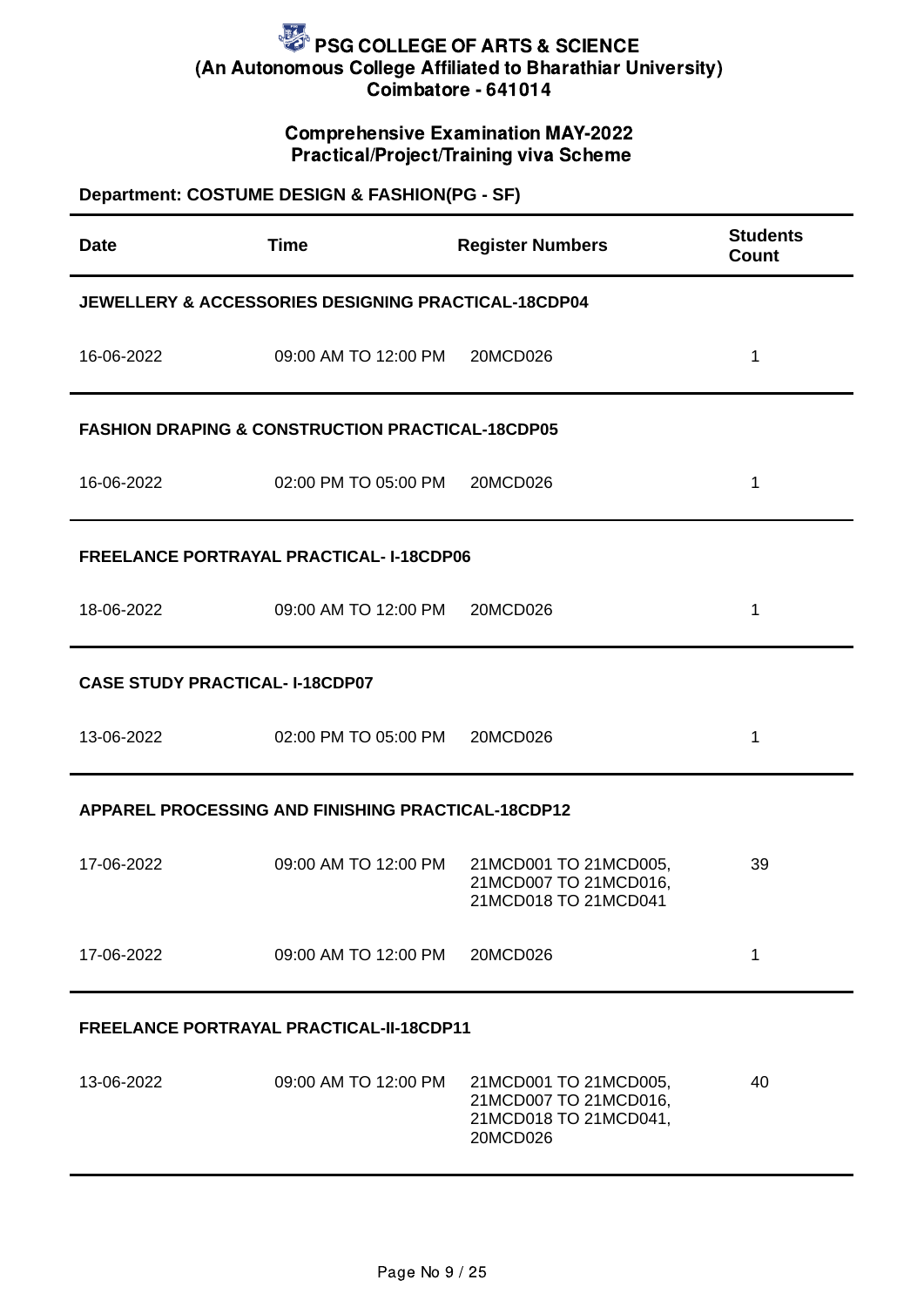### Comprehensive Examination MAY-2022 Practical/Project/Training viva Scheme

#### **ADVANCED APPAREL DESIGNING & CONSTRUCTION PRACTICAL-18CDP13**

| 15-06-2022 | 09:00 AM TO 12:00 PM | 21MCD001 TO 21MCD005, | 40 |
|------------|----------------------|-----------------------|----|
|            |                      | 21MCD007 TO 21MCD016. |    |
|            |                      | 21MCD018 TO 21MCD041, |    |
|            |                      | 20MCD026              |    |

#### **CASE STUDY II - PRACTICAL-18CDP14**

| 14-06-2022<br>09:00 AM TO 12:00 PM | 21MCD001 TO 21MCD005.<br>21MCD007 TO 21MCD016.<br>21MCD018 TO 21MCD041.<br>20MCD026 | 40 |
|------------------------------------|-------------------------------------------------------------------------------------|----|
|------------------------------------|-------------------------------------------------------------------------------------|----|

#### **APPAREL TESTING & QUALITY STANDARDS PRACTICAL-18CDP17**

| 18-06-2022 | 02:00 PM TO 05:00 PM | 20MCD026 |  |
|------------|----------------------|----------|--|
|------------|----------------------|----------|--|

#### **HOME TEXTILES PRACTICAL-18CDP18**

| 17-06-2022 | 02:00 PM TO 05:00 PM | 20MCD026 |  |
|------------|----------------------|----------|--|
|            |                      |          |  |

#### **SAMPLING & DOCUMENTATION PRACTICAL-18CDP19**

| 20-06-2022         | 09:00 AM TO 12:00 PM | 20MCD026                                                                |  |
|--------------------|----------------------|-------------------------------------------------------------------------|--|
|                    |                      | <b>COMPUTER AIDED FASHION &amp; TEXTILE DESIGNING PRACTICAL-18CDP20</b> |  |
| 20-06-2022         | 02:00 PM TO 05:00 PM | 20MCD026                                                                |  |
| INTERNSHIP-18CDP21 |                      |                                                                         |  |
| 21-06-2022         | 09:00 AM TO 12:00 PM | 20MCD026                                                                |  |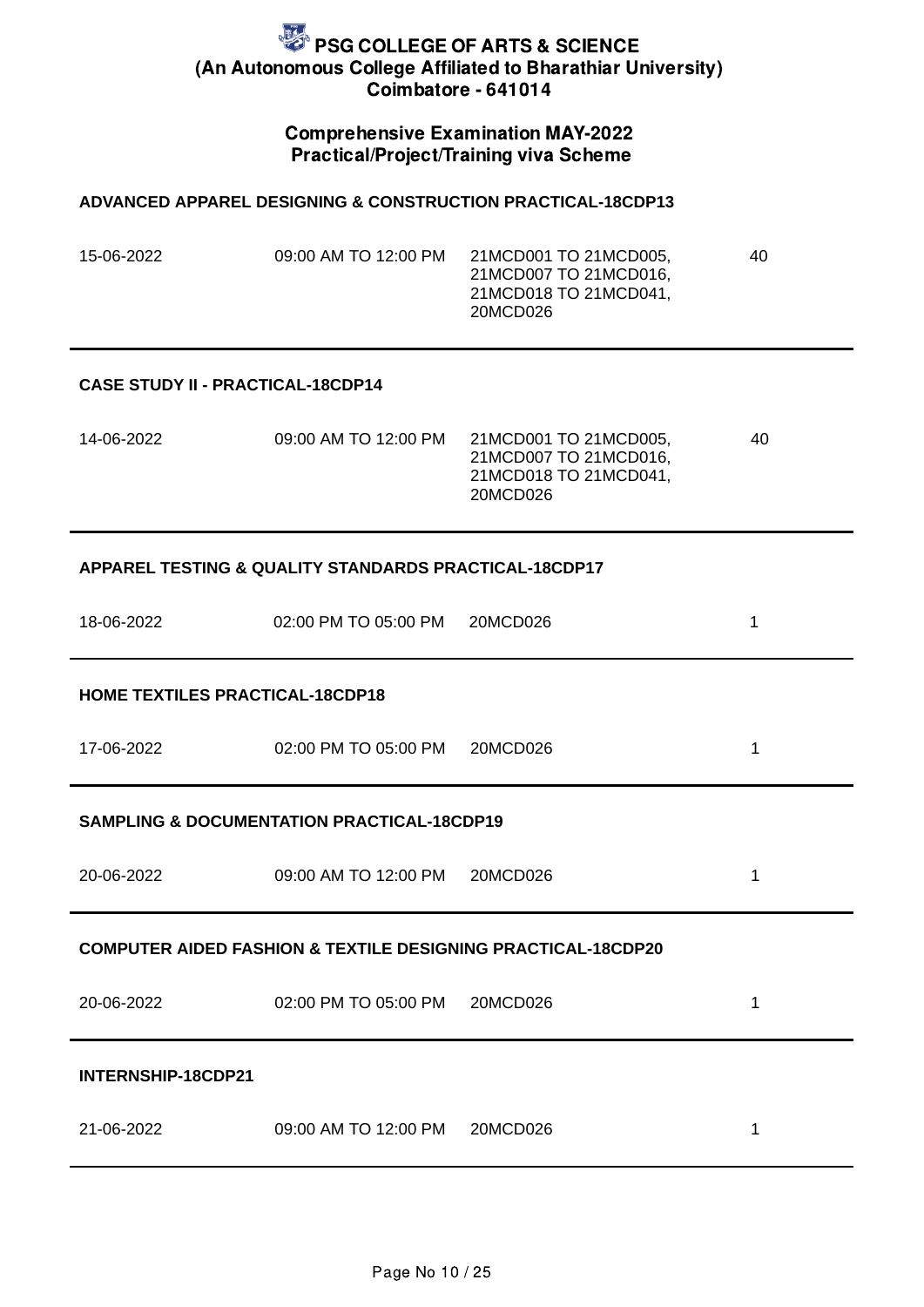### Comprehensive Examination MAY-2022 Practical/Project/Training viva Scheme

#### **COSTUMESGROOMING & PHOTOGRAPHY PRACTICAL-18CDP25**

| 15-06-2022 | 09:00 AM TO 12:00 PM | 20MCD001 TO 20MCD006.<br>20MCD008 TO 20MCD017 | 16 |
|------------|----------------------|-----------------------------------------------|----|
| 15-06-2022 | 02:00 PM TO 05:00 PM | 20MCD018 TO 20MCD032                          | 15 |

#### **FASHION PORTFOLIO PRACTICAL-18CDP26**

|            |                      | 20MCD008 TO 20MCD017 |    |
|------------|----------------------|----------------------|----|
| 14-06-2022 | 02:00 PM TO 05:00 PM | 20MCD018 TO 20MCD032 | 15 |

#### **PROJECT WORK-18CDP27**

| 17-06-2022 | 09:00 AM TO 12:00 PM | 20MCD001 TO 20MCD006,<br>20MCD008 TO 20MCD018 | 17 |
|------------|----------------------|-----------------------------------------------|----|
| 17-06-2022 | 02:00 PM TO 05:00 PM | 20MCD019 TO 20MCD032                          | 14 |

**Date : 11-06-2022**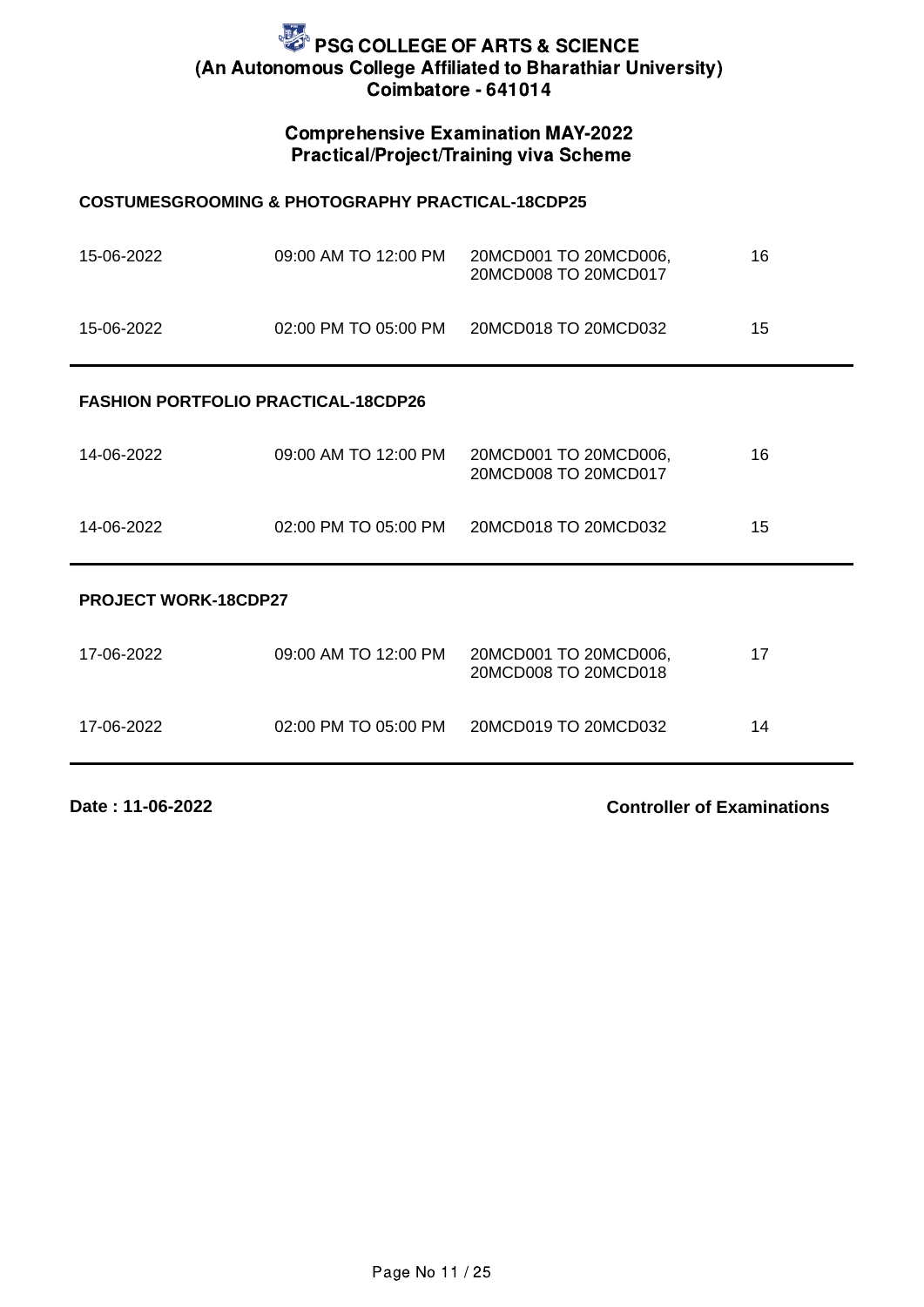#### Comprehensive Examination MAY-2022 Practical/Project/Training viva Scheme

**Department: BIOTECHNOLOGY(PG - SF)**

| Date       | Time                 | <b>Register Numbers</b>                                                  | <b>Students</b><br>Count |
|------------|----------------------|--------------------------------------------------------------------------|--------------------------|
|            |                      | MOLECULAR BIOLOGY RDNA TECHNOLOGY AND IMMUNOTECHNOLOGY PRACTICAL-18BTP11 |                          |
| 15-06-2022 | 09:00 AM TO 03:00 PM | 21MBT001 TO 21MBT020                                                     | 20                       |
| 16-06-2022 | 09:00 AM TO 03:00 PM | 21MBT021 TO 21MBT035,<br>21MBT037 TO 21MBT040                            | 19                       |
|            |                      | AU TUBEEN (IBANNENEAL BIATEAUNAL AAV AND BUABHAAEUTIAAL                  |                          |

#### **ANIMAL CELL CULTUREENVIRONMENTAL BIOTECHNOLOGY AND PHARMACEUTICAL BIOTECHNOLOGY PRACTICAL-20BTP22**

| 13-06-2022 | 09:00 AM TO 03:00 PM | 20MBT001 TO 20MBT017                                                 | 17 |
|------------|----------------------|----------------------------------------------------------------------|----|
| 14-06-2022 | 09:00 AM TO 03:00 PM | 20MBT018 TO 20MBT022,<br>20MBT024, 20MBT027 TO<br>20MBT037, 20MBT023 | 18 |

**MAJOR PROJECT AND VIVA-18BTP23**

| 18-06-2022 | 09:00 AM TO 12:00 PM | 20MBT001 TO 20MBT017                                                 | 17 |
|------------|----------------------|----------------------------------------------------------------------|----|
| 18-06-2022 | 02:00 PM TO 05:00 PM | 20MBT018 TO 20MBT022,<br>20MBT024, 20MBT027 TO<br>20MBT037, 20MBT023 | 18 |

**Date : 11-06-2022**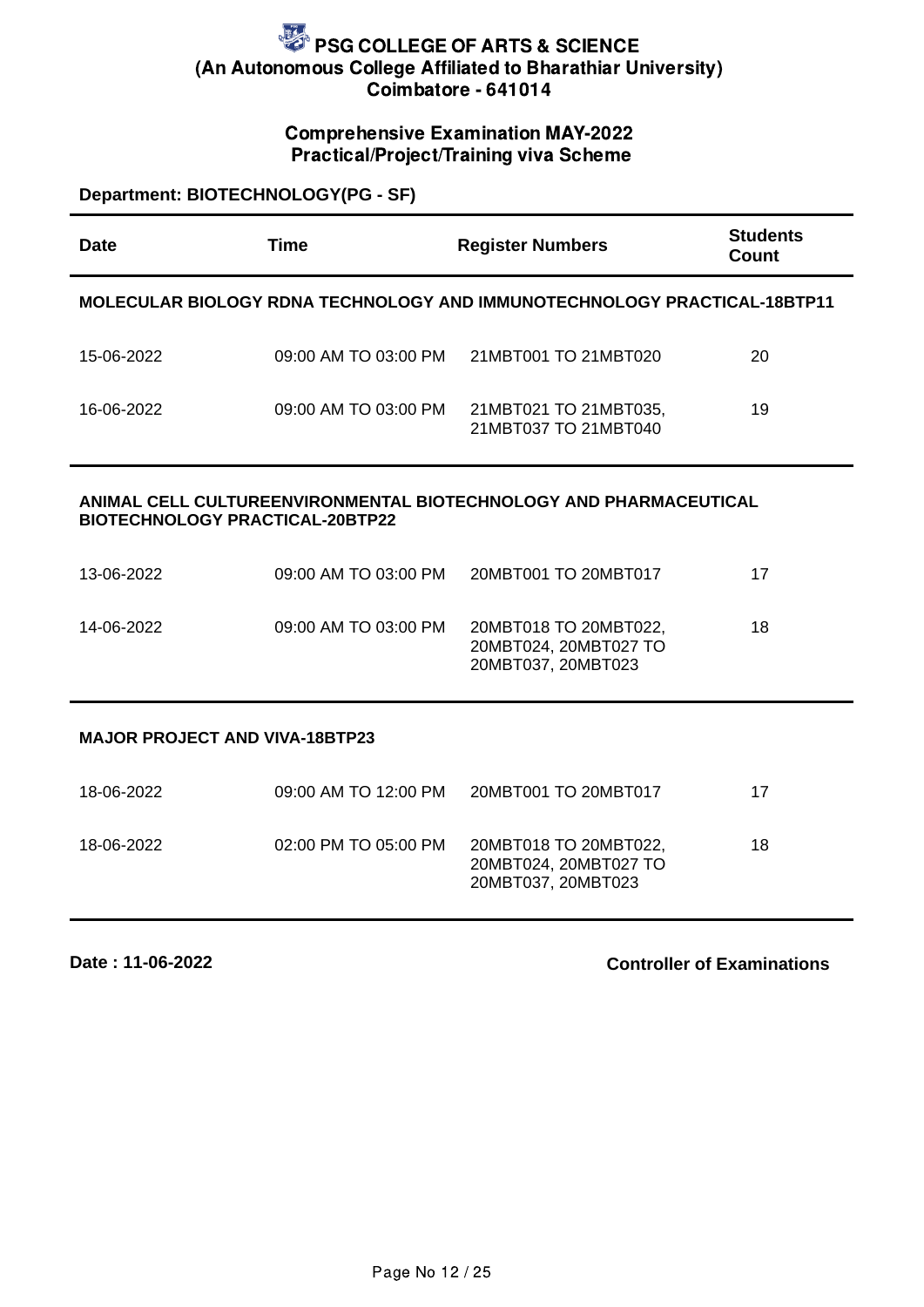## Comprehensive Examination MAY-2022 Practical/Project/Training viva Scheme

| <b>Department: ELECTRONIC MEDIA(PG - SF)</b>         |                                                                 |                                                                                                        |                                 |  |
|------------------------------------------------------|-----------------------------------------------------------------|--------------------------------------------------------------------------------------------------------|---------------------------------|--|
| Date                                                 | <b>Time</b>                                                     | <b>Register Numbers</b>                                                                                | <b>Students</b><br><b>Count</b> |  |
|                                                      | <b>PRACTICAL III - COMPOSITING &amp; VISUAL EFFECTS-20EMP10</b> |                                                                                                        |                                 |  |
| 13-06-2022                                           | 09:00 AM TO 03:00 PM                                            | 21MEM001 TO 21MEM008,<br>21MEM010 TO 21MEM015,<br>21MEM017 TO 21MEM020,<br>21MEM016                    | 19                              |  |
|                                                      | <b>PRACTICAL IV - ELECTRONIC MEDIA PRODUCTION-20EMP11</b>       |                                                                                                        |                                 |  |
| 18-06-2022                                           | 09:00 AM TO 03:00 PM                                            | 21MEM001 TO 21MEM008,<br>21MEM010 TO 21MEM015,<br>21MEM017 TO 21MEM020,<br>21MEM016                    | 19                              |  |
| <b>PROJECT 1: PORTFOLIO PRODUCTION-20EMP19</b>       |                                                                 |                                                                                                        |                                 |  |
| 14-06-2022                                           | 09:00 AM TO 12:00 PM                                            | 20MEM001, 20MEM002,<br>20MEM004 TO 20MEM007,<br>20MEM009, 20MEM014,<br>20MEM016, 20MEM003,<br>20MEM013 | 11                              |  |
| <b>PROJECT 2: DISSERTATION AND VIVA VOCE-20EMP20</b> |                                                                 |                                                                                                        |                                 |  |
| 15-06-2022                                           | 09:00 AM TO 12:00 PM                                            | 20MEM001, 20MEM002,<br>20MEM004 TO 20MEM007,<br>20MEM009, 20MEM014,<br>20MEM016, 20MEM013,<br>20MEM003 | 11                              |  |
|                                                      | PROJECT 3: SHORT FILM (OR) DOCUMENTARY PRODUCTION-20EMP21       |                                                                                                        |                                 |  |
| 16-06-2022                                           | 09:00 AM TO 12:00 PM                                            | 20MEM001, 20MEM002,<br>20MEM004 TO 20MEM007,<br>20MEM009, 20MEM014,                                    | 11                              |  |

20MEM016, 20MEM013,

20MEM003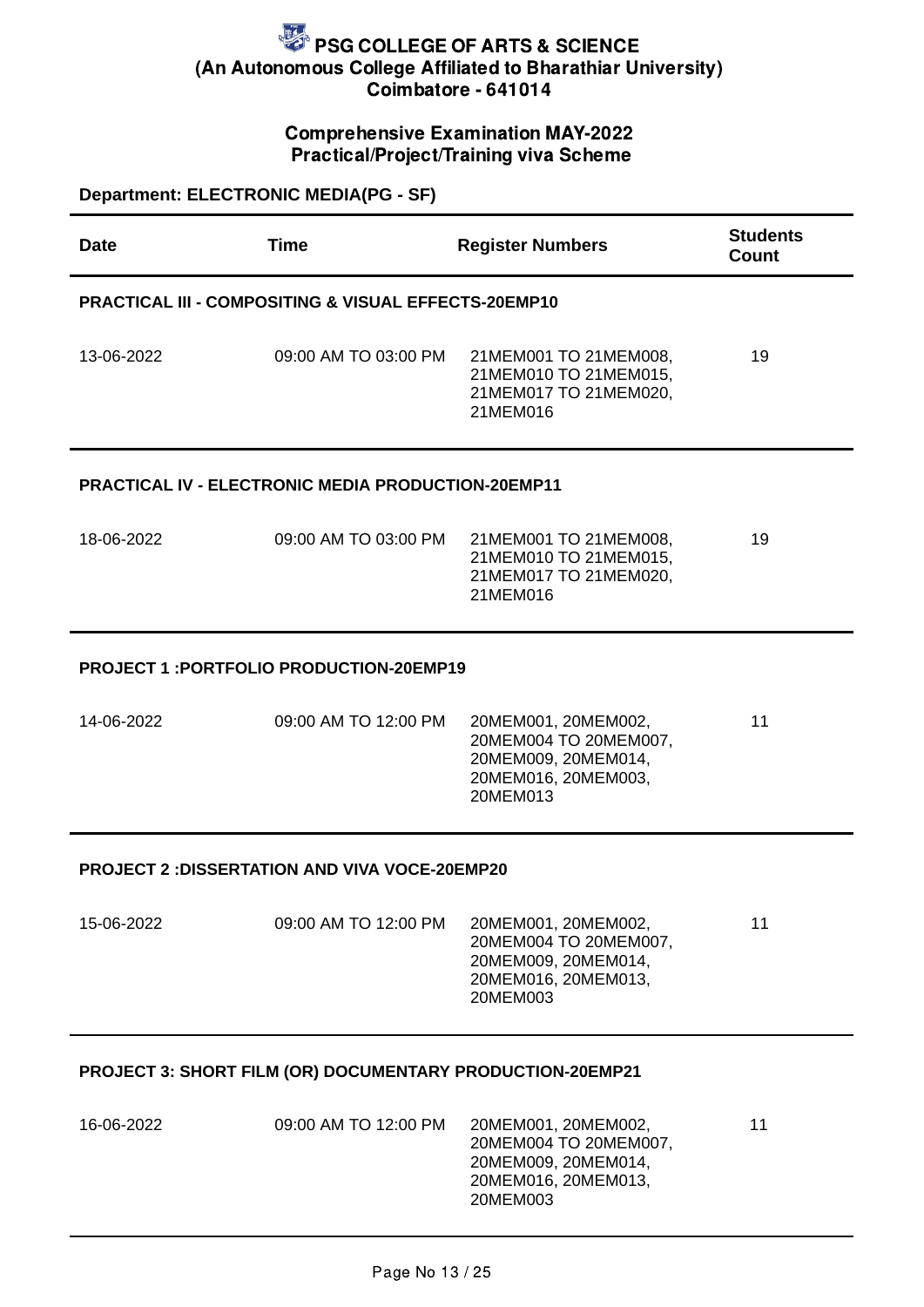## Comprehensive Examination MAY-2022 Practical/Project/Training viva Scheme

**INTERSHIP & VIVA-20EMP22**

| 17-06-2022 | 09:00 AM TO 12:00 PM | 20MEM001.20MEM002.<br>20MEM004 TO 20MEM007.<br>20MEM009, 20MEM014,<br>20MEM016, 20MEM003.<br>20MEM013 | 11 |
|------------|----------------------|-------------------------------------------------------------------------------------------------------|----|
|            |                      |                                                                                                       |    |

**Date : 11-06-2022**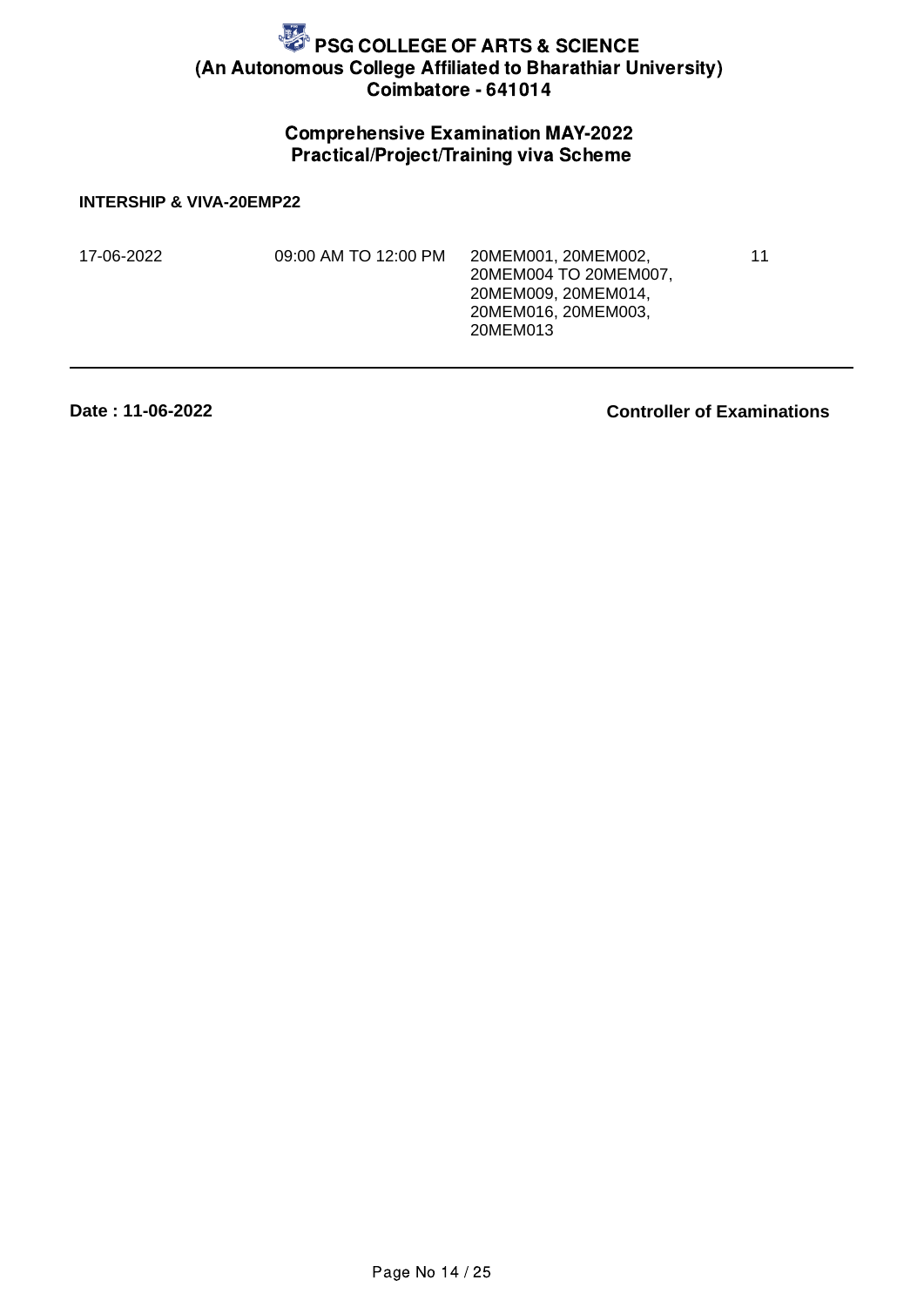## Comprehensive Examination MAY-2022 Practical/Project/Training viva Scheme

## **Department: CORPORATE SECRETARYSHIP(PG - SF)**

| <b>Date</b>                       | <b>Time</b>          | <b>Register Numbers</b> | <b>Students</b><br>Count |
|-----------------------------------|----------------------|-------------------------|--------------------------|
| <b>MAJOR PROJECT WORK-20CSP23</b> |                      |                         |                          |
| 15-06-2022                        | 09:00 AM TO 12:00 PM | 20MCS001 TO 20MCS021    | 21                       |
| 15-06-2022                        | 02:00 PM TO 05:00 PM | 20MCS022 TO 20MCS042    | 21                       |

**Date : 11-06-2022**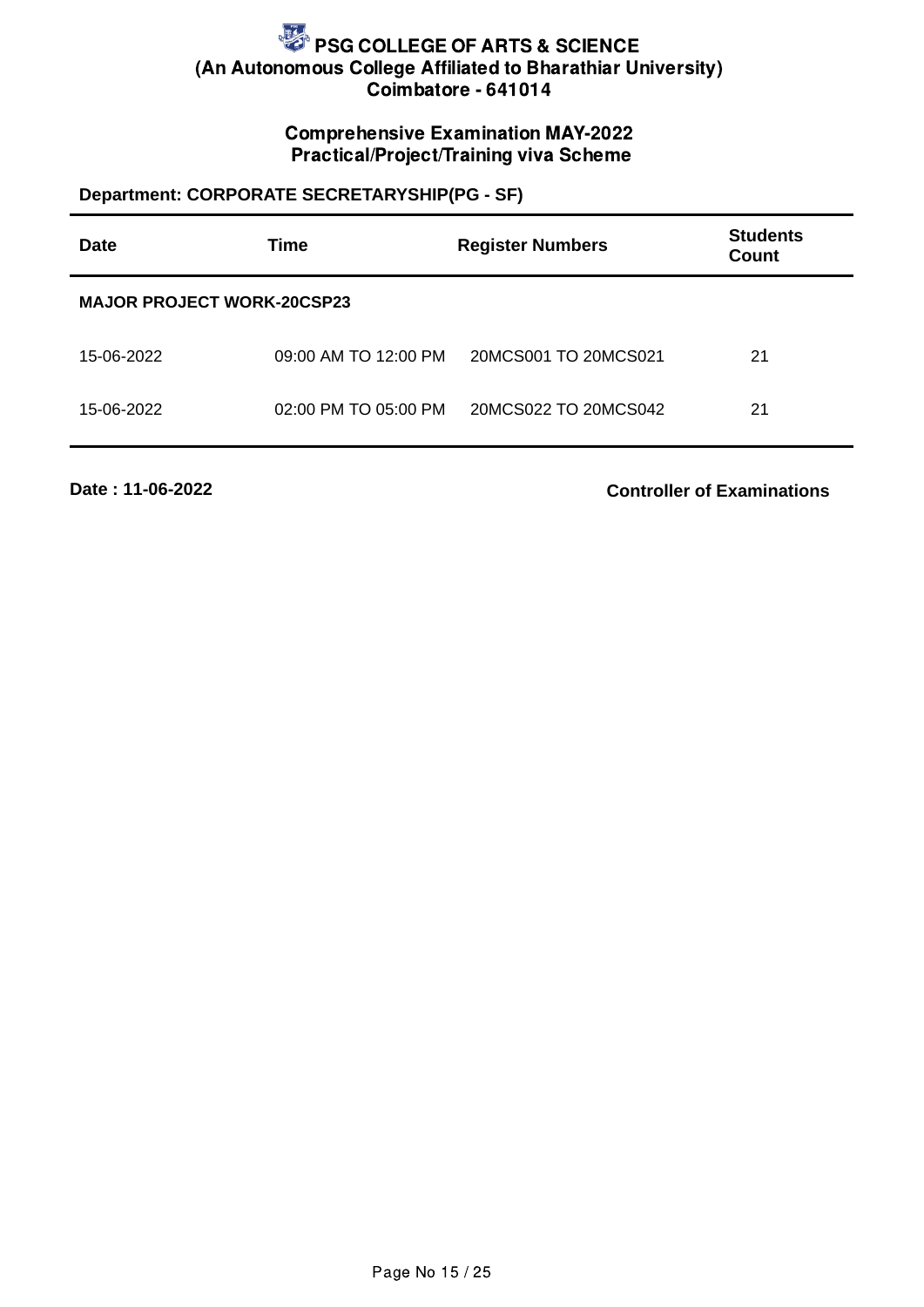## Comprehensive Examination MAY-2022 Practical/Project/Training viva Scheme

| Department: SOFTWARE SYSTEMS(PG - SF)               |                      |                                                                                                                                |                          |  |  |
|-----------------------------------------------------|----------------------|--------------------------------------------------------------------------------------------------------------------------------|--------------------------|--|--|
| <b>Date</b>                                         | <b>Time</b>          | <b>Register Numbers</b>                                                                                                        | <b>Students</b><br>Count |  |  |
| LAB- XV-(ASP.NET WITH C# LAB)-19SSP48               |                      |                                                                                                                                |                          |  |  |
| <b>Venue: E 311</b>                                 |                      |                                                                                                                                |                          |  |  |
| 14-06-2022                                          | 09:00 AM TO 12:00 PM | 18MSS001 TO 18MSS006,<br>18MSS008 TO 18MSS015,<br>18MSS017 TO 18MSS023,<br>18MSS025 TO 18MSS031,<br>18MSS016, 18MSS007         | 30                       |  |  |
| 14-06-2022                                          | 02:00 PM TO 05:00 PM | 18MSS032 TO 18MSS042,<br>18MSS044 TO 18MSS053,<br>18MSS055 TO 18MSS060,<br>18MSS024, 18MSS054, 18MSS043                        | 30                       |  |  |
| LAB-XVI - (ADVANCED SYSTEM PROGRAMMING LAB)-19SSP49 |                      |                                                                                                                                |                          |  |  |
| <b>Venue: E 208</b>                                 |                      |                                                                                                                                |                          |  |  |
| 15-06-2022                                          | 09:00 AM TO 12:00 PM | 18MSS001 TO 18MSS006,<br>18MSS008 TO 18MSS015,<br>18MSS017 TO 18MSS023,<br>18MSS025 TO 18MSS031                                | 28                       |  |  |
| 15-06-2022                                          | 02:00 PM TO 05:00 PM | 18MSS032 TO 18MSS042,<br>18MSS044 TO 18MSS053,<br>18MSS055 TO 18MSS060,<br>18MSS007, 18MSS016,<br>18MSS043, 18MSS024, 18MSS054 | 32                       |  |  |

#### **LAB - I (C PROGRAMMING LAB)-20SSP05**

| 15-06-2022 | 09:00 AM TO 12:00 PM 20MSS029 |  |
|------------|-------------------------------|--|
| 15-06-2022 | 09:00 AM TO 12:00 PM 21MSS035 |  |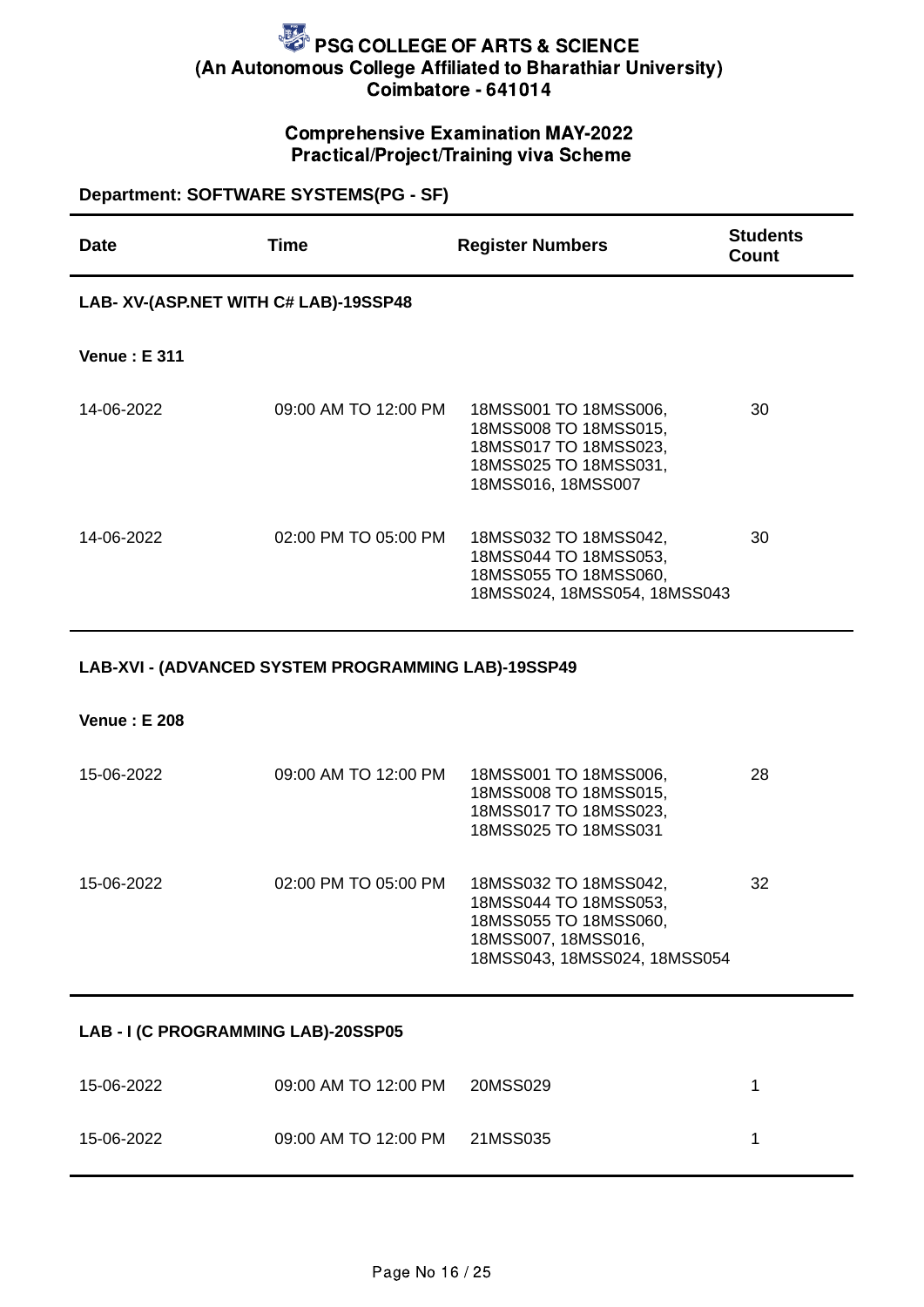## Comprehensive Examination MAY-2022 Practical/Project/Training viva Scheme

| LAB - III (MS - EXCEL LAB)-20SSP07            |                                                             |                                               |              |  |
|-----------------------------------------------|-------------------------------------------------------------|-----------------------------------------------|--------------|--|
|                                               | 17-06-2022 09:00 AM TO 12:00 PM 21MSS035                    |                                               | $\mathbf{1}$ |  |
|                                               | LAB- IV (OBJECT ORIENTED PROGRAMMING USING C++ LAB)-18SSP12 |                                               |              |  |
|                                               | 15-06-2022 09:00 AM TO 12:00 PM 19MSS014                    |                                               | $\mathbf{1}$ |  |
|                                               | LAB IV- (OBJECT ORIENTED PROGRAMMING USING C++ LAB)-20SSP12 |                                               |              |  |
| <b>Venue: E 208</b>                           |                                                             |                                               |              |  |
| 15-06-2022                                    | 09:00 AM TO 12:00 PM                                        | 21MSS001 TO 21MSS014,<br>21MSS016 TO 21MSS027 | 26           |  |
| 15-06-2022                                    | 02:00 PM TO 05:00 PM                                        | 21MSS028, 21MSS030 TO<br>21MSS054, 21MSS029   | 27           |  |
| LAB - V (DATA STRUCTURES USING C LAB)-18SSP13 |                                                             |                                               |              |  |
|                                               |                                                             |                                               |              |  |
| 17-06-2022                                    | 09:00 AM TO 12:00 PM                                        | 19MSS014                                      | $\mathbf{1}$ |  |
|                                               | LAB - VI (INTERACTIVE MEDIA DESIGNING LAB)-18SSP14          |                                               |              |  |
| 14-06-2022                                    | 02:00 PM TO 05:00 PM                                        | 19MSS014                                      | $\mathbf{1}$ |  |
| LAB V- (DATA STRUCTURES LAB)-20SSP13          |                                                             |                                               |              |  |
| <b>Venue: E 208</b>                           |                                                             |                                               |              |  |
| 16-06-2022                                    | 09:00 AM TO 12:00 PM                                        | 21MSS001 TO 21MSS014,<br>21MSS016 TO 21MSS027 | 26           |  |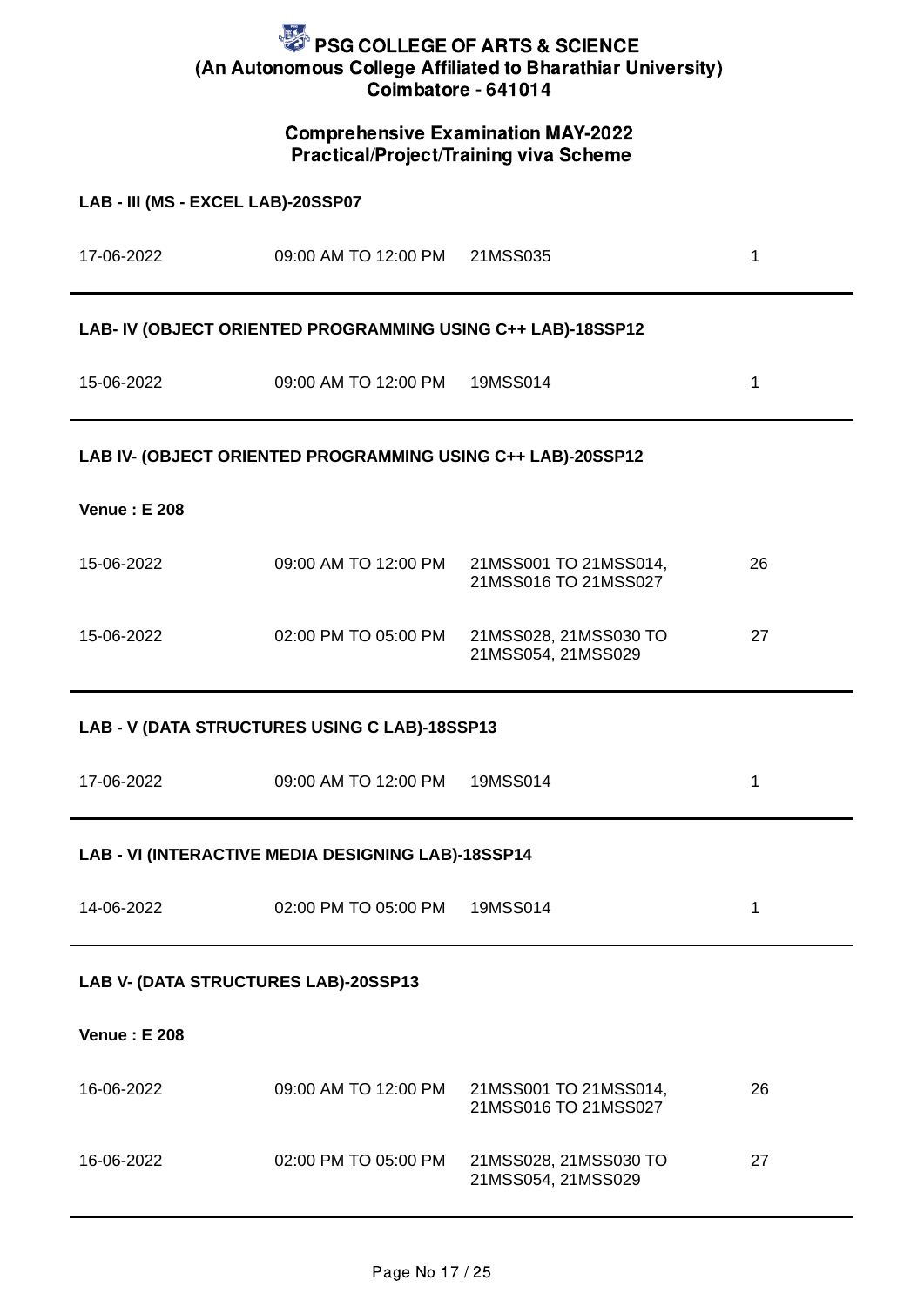## Comprehensive Examination MAY-2022 Practical/Project/Training viva Scheme

#### **LAB VI- (WEB DESIGNING LAB)-20SSP14**

**Venue : E 211**

| 17-06-2022 | 09:00 AM TO 12:00 PM | 21MSS001 TO 21MSS014,<br>21MSS016 TO 21MSS027 | 26 |
|------------|----------------------|-----------------------------------------------|----|
| 17-06-2022 | 02:00 PM TO 05:00 PM | 21MSS028, 21MSS030 TO<br>21MSS054.21MSS029    | 27 |

#### **LAB - VIII (RDBMS LAB)-19SSP21**

| 16-06-2022 | 09:00 AM TO 12:00 PM   19MSS041 |  |
|------------|---------------------------------|--|
|            |                                 |  |

#### **LAB- X (COMPUTER NETWORKS AND TCP /IP LAB)-20SSP28**

#### **Venue : E 211**

| 14-06-2022 | 09:00 AM TO 12:00 PM | 20MSS001 TO 20MSS006,<br>20MSS008, 20MSS010 TO<br>20MSS029, 20MSS007, 20MSS009      | 29 |
|------------|----------------------|-------------------------------------------------------------------------------------|----|
| 14-06-2022 | 02:00 PM TO 05:00 PM | 20MSS030 TO 20MSS032,<br>20MSS034 TO 20MSS040,<br>20MSS042 TO 20MSS059,<br>20MSS041 | 29 |

#### **LAB XIII- ADVANCED JAVA PROGRAMMING LAB-19SSP41**

**Venue : E 110**

| 14-06-2022 | 09:00 AM TO 12:00 PM | 19MSS001 TO 19MSS016,<br>19MSS018 TO 19MSS020,<br>19MSS022 TO 19MSS026,<br>19MSS038, 19MSS031                                    | 26 |
|------------|----------------------|----------------------------------------------------------------------------------------------------------------------------------|----|
| 14-06-2022 | 02:00 PM TO 05:00 PM | 19MSS027 TO 19MSS030,<br>19MSS032 TO 19MSS037,<br>19MSS039 TO 19MSS043,<br>19MSS045, 19MSS047 TO<br>19MSS053, 19MSS044, 19MSS046 | 25 |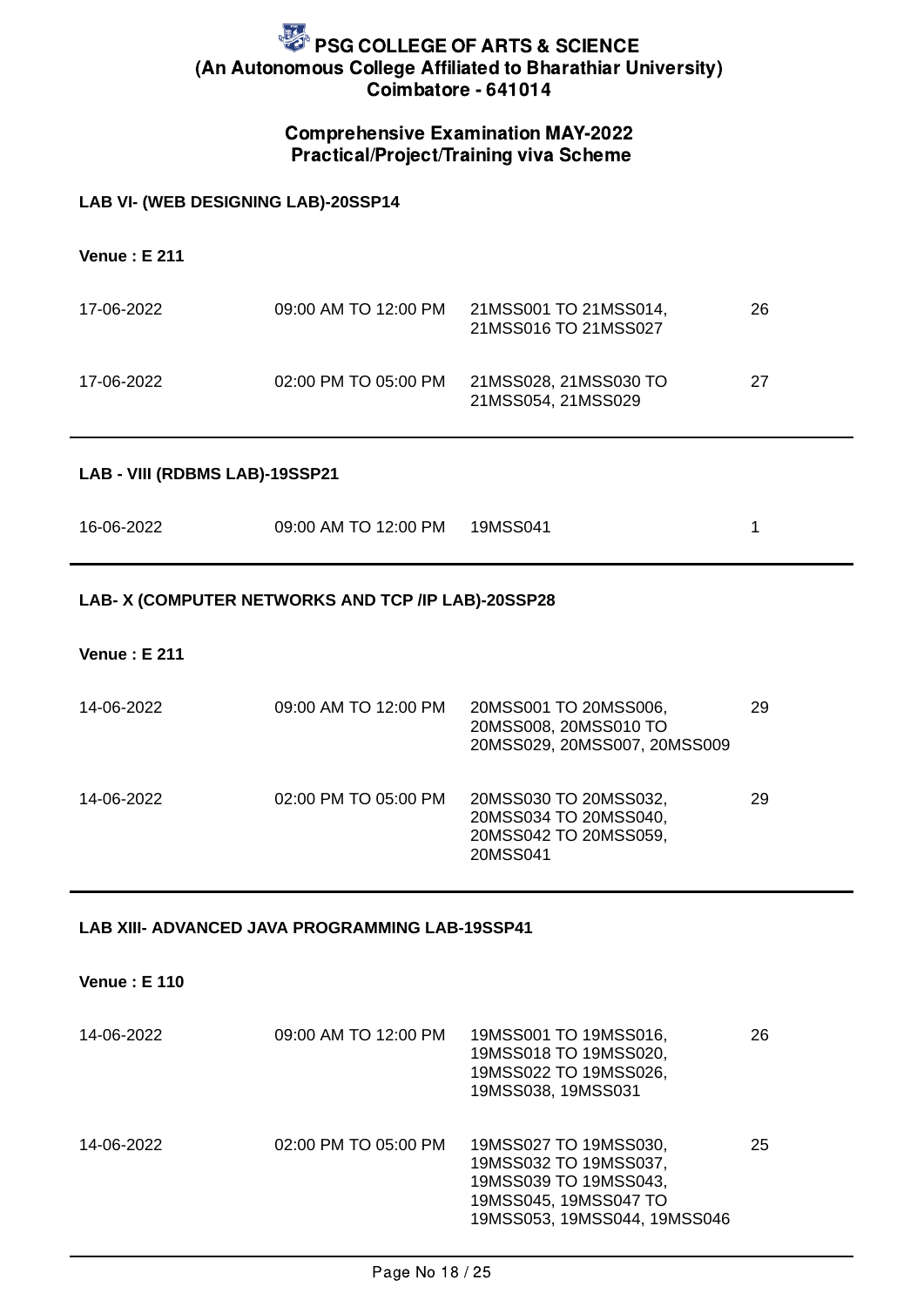#### Comprehensive Examination MAY-2022 Practical/Project/Training viva Scheme

#### **LAB XIV- DYNAMIC PROGRAMMING USING PHP AND BOOTSTRAP LAB-19SSP42**

**Venue : E 110**

| 16-06-2022 | 09:00 AM TO 12:00 PM | 19MSS001 TO 19MSS016,<br>19MSS018 TO 19MSS020,<br>19MSS022 TO 19MSS026                                                                                  | 24 |
|------------|----------------------|---------------------------------------------------------------------------------------------------------------------------------------------------------|----|
| 16-06-2022 | 02:00 PM TO 05:00 PM | 19MSS027 TO 19MSS030,<br>19MSS032 TO 19MSS037,<br>19MSS039 TO 19MSS043,<br>19MSS045, 19MSS047 TO<br>19MSS053, 19MSS031,<br>19MSS046, 19MSS038, 19MSS044 | 27 |

#### **MAIN PROJECT WORK - II-14SSP55**

| 13-06-2022 | 09:00 AM TO 12:00 PM | 16MSS002, 17MSS001, 17MSS003 | 56 |
|------------|----------------------|------------------------------|----|
|            |                      | TO 17MSS012, 17MSS015,       |    |
|            |                      | 17MSS017 TO 17MSS019,        |    |
|            |                      | 17MSS022, 17MSS023, 17MSS026 |    |
|            |                      | TO 17MSS036, 17MSS038 TO     |    |
|            |                      | 17MSS041, 17MSS044,          |    |
|            |                      | 17MSS045, 17MSS047 TO        |    |
|            |                      | 17MSS056, 17MSS058,          |    |
|            |                      | 17MSS059, 17MSS016,          |    |
|            |                      | 17MSS037, 17MSS021,          |    |
|            |                      | 17MSS046, 17MSS020,          |    |
|            |                      | 17MSS025, 17MSS013,          |    |
|            |                      | 17MSS024, 17MSS042           |    |
|            |                      |                              |    |

**Date : 11-06-2022**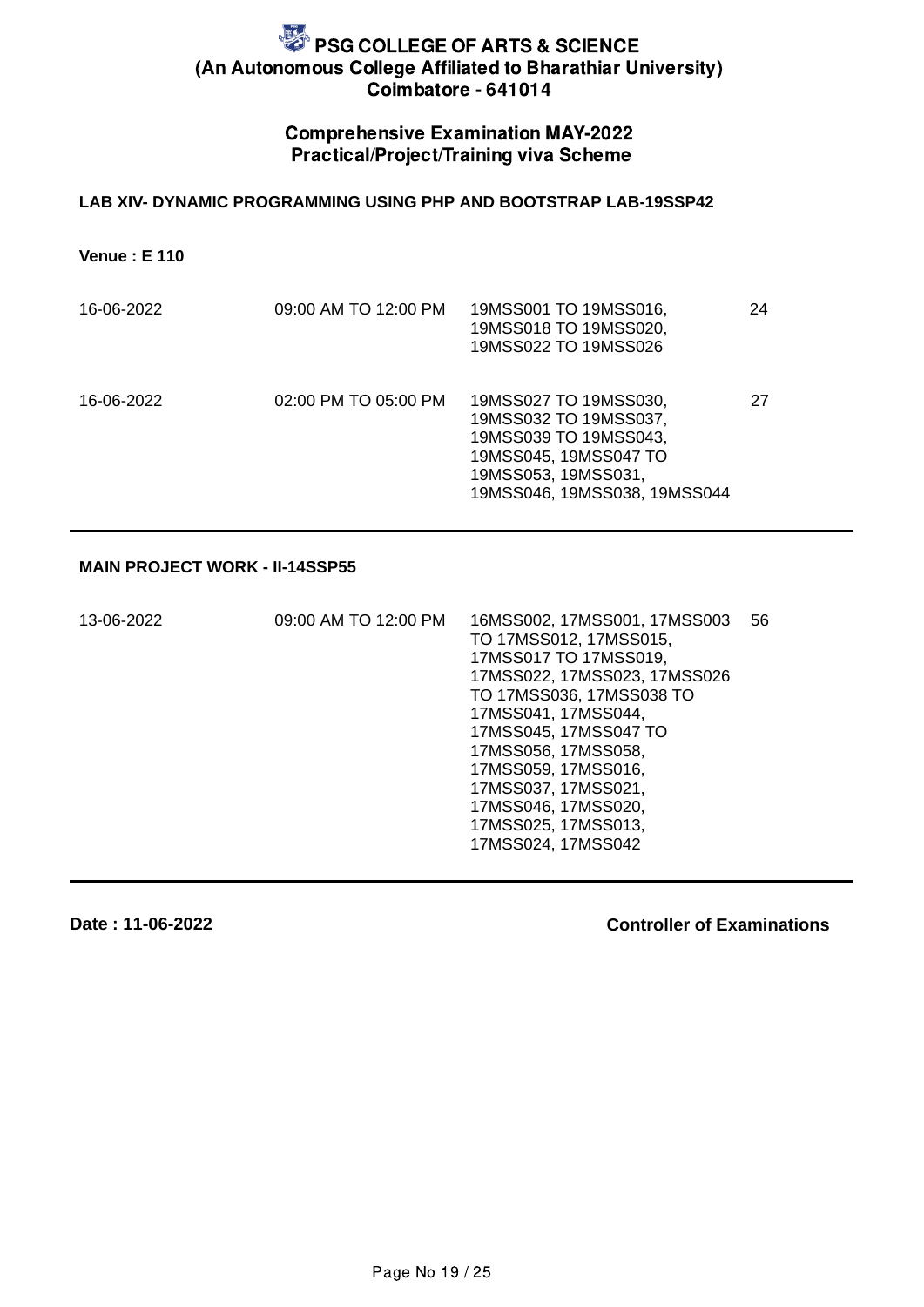## Comprehensive Examination MAY-2022 Practical/Project/Training viva Scheme

## **Department: COMMERCE WITH COMPUTER APPLICATIONS(PG - SF)**

| <b>Date</b>                       | <b>Time</b>                                               | <b>Register Numbers</b>                                                                   | <b>Students</b><br>Count |  |
|-----------------------------------|-----------------------------------------------------------|-------------------------------------------------------------------------------------------|--------------------------|--|
|                                   | <b>COMPUTER PRACTICAL - II - ORACLE-18CCP10</b>           |                                                                                           |                          |  |
| 15-06-2022                        | 09:00 AM TO 12:00 PM                                      | 21MCC001 TO 21MCC004,<br>21MCC006, 21MCC007,<br>21MCC010 TO 21MCC025                      | 22                       |  |
| 15-06-2022                        | 02:00 PM TO 05:00 PM                                      | 21MCC026 TO 21MCC043,<br>21MCC045, 21MCC046,<br>21MCC048, 21MCC049,<br>21MCC044, 21MCC009 | 24                       |  |
| INTERNSHIP-18CCP17                |                                                           |                                                                                           |                          |  |
| 15-06-2022                        | 09:00 AM TO 12:00 PM                                      | 20MCC039                                                                                  | $\mathbf{1}$             |  |
|                                   | <b>COMPUTER PRACTICAL - IV - JAVA PROGRAMMING-18CCP22</b> |                                                                                           |                          |  |
| 13-06-2022                        | 09:00 AM TO 12:00 PM                                      | 20MCC001 TO 20MCC022                                                                      | 22                       |  |
| 13-06-2022                        | 02:00 PM TO 05:00 PM                                      | 20MCC023 TO 20MCC037,<br>20MCC039 TO 20MCC045                                             | 22                       |  |
| <b>MAJOR PROJECT WORK-18CCP25</b> |                                                           |                                                                                           |                          |  |
| 17-06-2022                        | 09:00 AM TO 12:00 PM                                      | 20MCC001 TO 20MCC022                                                                      | 22                       |  |
| 17-06-2022                        | 02:00 PM TO 05:00 PM                                      | 20MCC023 TO 20MCC037,<br>20MCC039 TO 20MCC045                                             | 22                       |  |

**Date : 11-06-2022**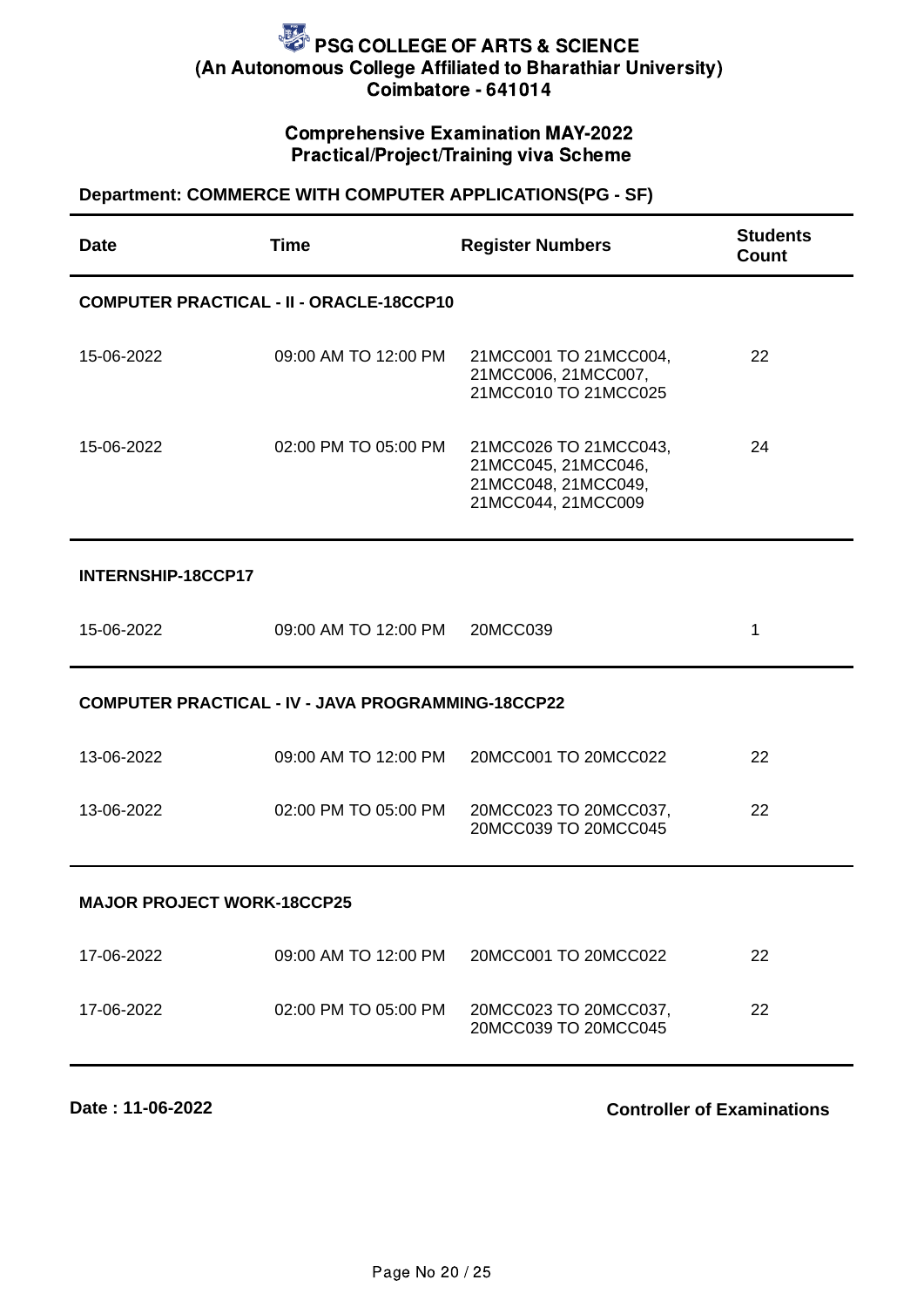## Comprehensive Examination MAY-2022 Practical/Project/Training viva Scheme

## **Department: INTERNATIONAL BUSINESS(PG - SF)**

| <b>Date</b>                       | <b>Time</b>                                                     | <b>Register Numbers</b>                                                | <b>Students</b><br>Count |
|-----------------------------------|-----------------------------------------------------------------|------------------------------------------------------------------------|--------------------------|
|                                   | <b>PRACTICAL II - INTERNATIONAL TRADE DOCUMENTATION-20MIB11</b> |                                                                        |                          |
| 15-06-2022                        | 09:00 AM TO 12:00 PM                                            | 21MIB001 TO 21MIB021,<br>21MIB023 TO 21MIB030                          | 29                       |
| 15-06-2022                        | 02:00 PM TO 05:00 PM                                            | 21MIB031 TO 21MIB047,<br>21MIB049 TO 21MIB060                          | 29                       |
| <b>MAJOR PROJECT WORK-20MIB25</b> |                                                                 |                                                                        |                          |
| 13-06-2022                        | 09:00 AM TO 12:00 PM                                            | 20MIB001 TO 20MIB003,<br>20MIB005 TO 20MIB023,<br>20MIB025 TO 20MIB030 | 28                       |
| 13-06-2022                        | 02:00 PM TO 05:00 PM                                            | 20MIB031 TO 20MIB051,<br>20MIB053 TO 20MIB056,<br>20MIB024             | 26                       |

**Date : 11-06-2022**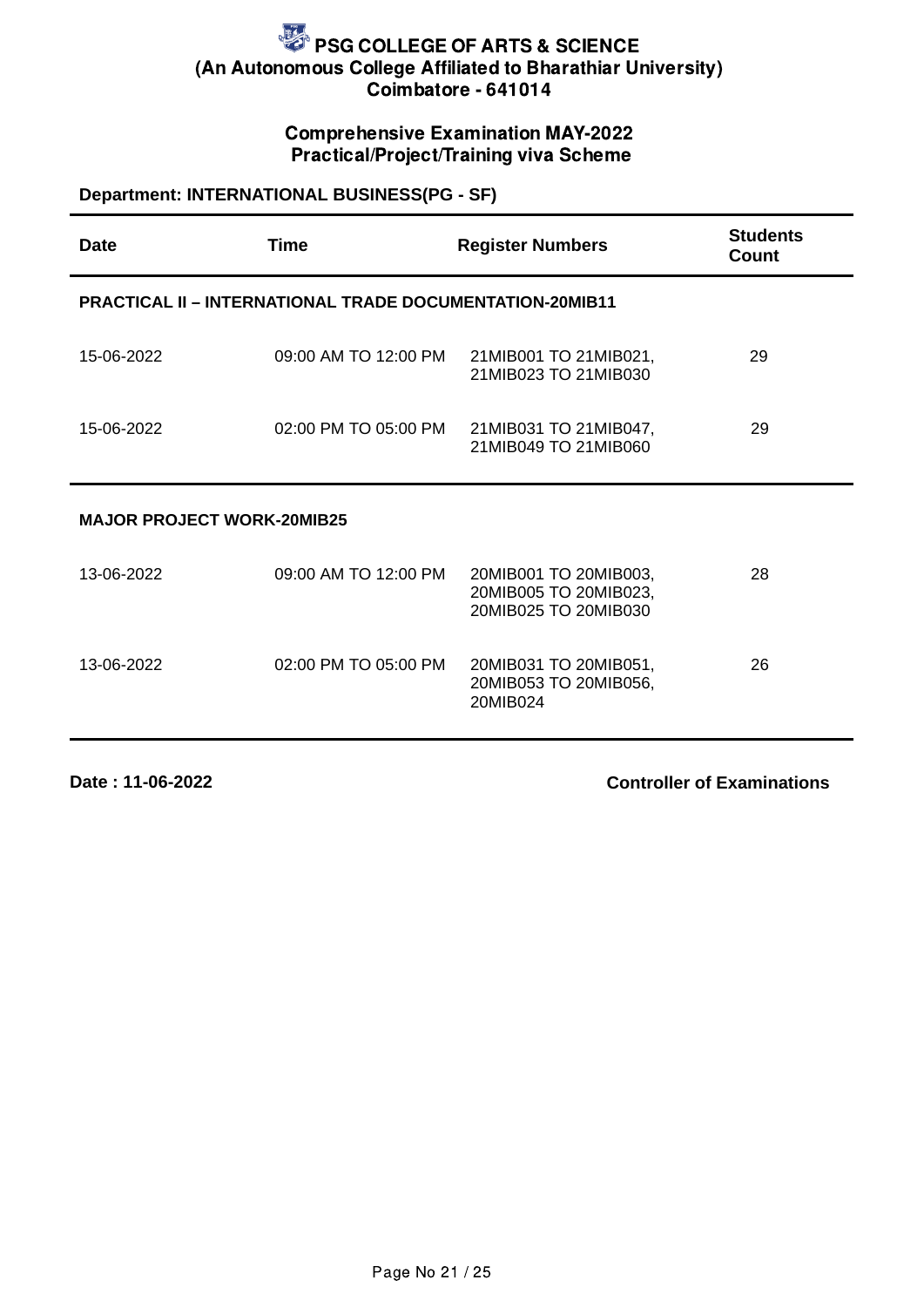## Comprehensive Examination MAY-2022 Practical/Project/Training viva Scheme

## **Department: COMPUTER APPLICATIONS(PG - SF)**

| Date                                              | <b>Time</b>                                 | <b>Register Numbers</b>                       | <b>Students</b><br>Count |  |  |
|---------------------------------------------------|---------------------------------------------|-----------------------------------------------|--------------------------|--|--|
|                                                   | LAB-IV (ADVANCED JAVA LAB)-20CAP14          |                                               |                          |  |  |
| 18-06-2022                                        | 09:00 AM TO 12:00 PM                        | 21MCA001 TO 21MCA030                          | 30                       |  |  |
| 18-06-2022                                        | 02:00 PM TO 05:00 PM                        | 21MCA031 TO 21MCA045,<br>21MCA047 TO 21MCA060 | 29                       |  |  |
|                                                   | LAB-V (DISTRIBUTED PROGRAMMING LAB)-20CAP15 |                                               |                          |  |  |
| 13-06-2022                                        | 09:00 AM TO 12:00 PM                        | 21MCA001 TO 21MCA030                          | 30                       |  |  |
| 13-06-2022                                        | 02:00 PM TO 05:00 PM                        | 21MCA031 TO 21MCA045,<br>21MCA047 TO 21MCA060 | 29                       |  |  |
| LAB-VII (NOSQL DATABASES LAB)-19CAP21             |                                             |                                               |                          |  |  |
| 13-06-2022                                        | 09:00 AM TO 12:00 PM                        | 18MCA012                                      | $\mathbf 1$              |  |  |
| LAB-X (MACHINE LEARNING LAB)-19CAP36              |                                             |                                               |                          |  |  |
| 13-06-2022                                        | 02:00 PM TO 05:00 PM                        | 18MCA012                                      | $\mathbf 1$              |  |  |
| LAB-XI (DATA SCIENCE & VISUALIZATION LAB)-19CAP37 |                                             |                                               |                          |  |  |
| 18-06-2022                                        | 09:00 AM TO 12:00 PM                        | 18MCA012                                      | $\mathbf{1}$             |  |  |
| <b>MINOR PROJECT-19CAP38</b>                      |                                             |                                               |                          |  |  |
| 15-06-2022                                        | 09:00 AM TO 12:00 PM                        | 18MCA012                                      | $\mathbf{1}$             |  |  |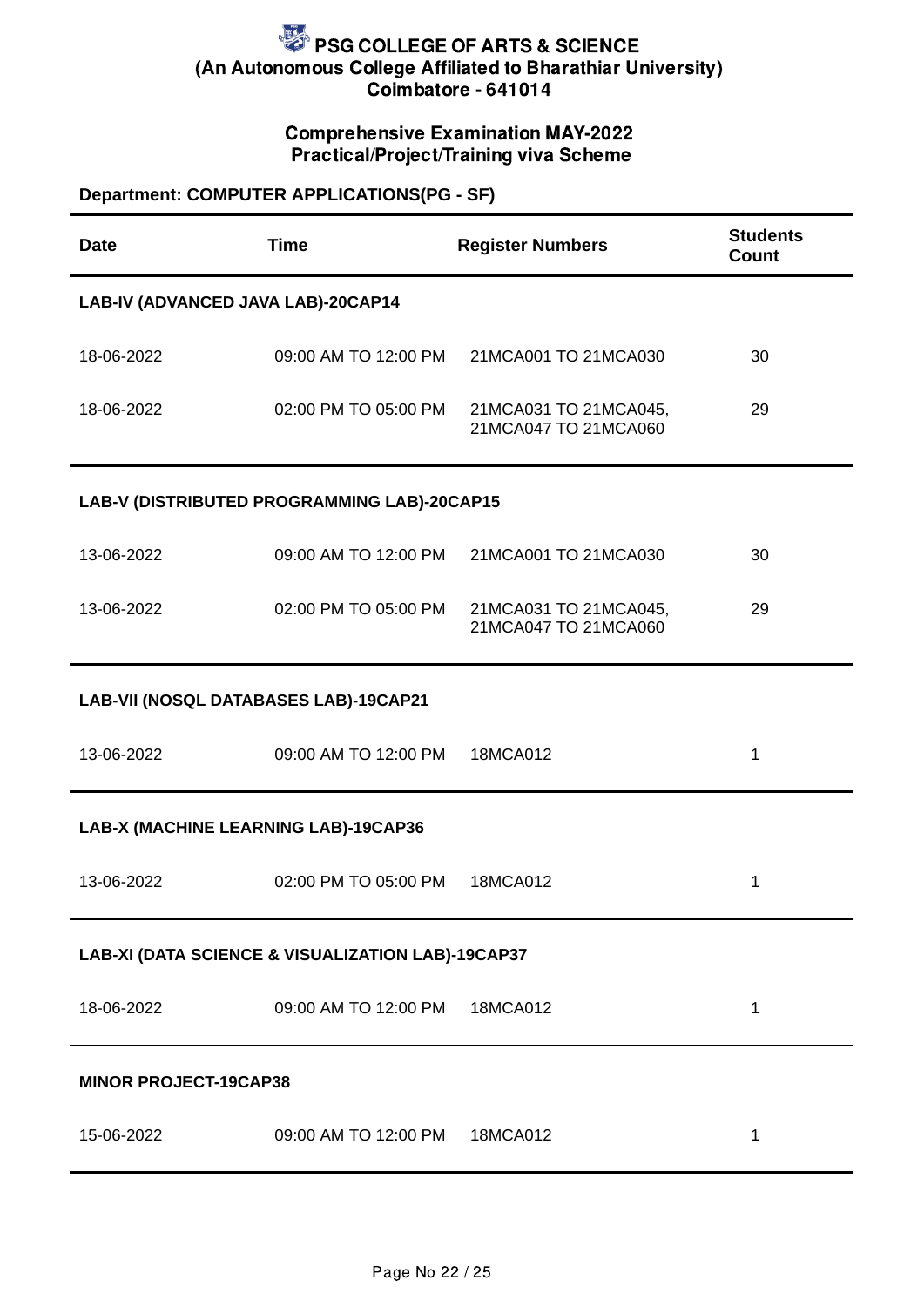## Comprehensive Examination MAY-2022 Practical/Project/Training viva Scheme

#### **PROJECT II-20CAP24**

| 15-06-2022 | 09:00 AM TO 12:00 PM | 20MCA001, 20MCA003,<br>20MCA005 TO 20MCA008,<br>20MCA012 TO 20MCA016,<br>20MCA019 TO 20MCA023,<br>20MCA027, 20MCA010,<br>20MCA004, 20MCA025,<br>20MCA002, 20MCA009,<br>20MCA029, 20MCA017,<br>20MCA018, 20MCA011,<br>20MCA026                                                                                         | 27 |
|------------|----------------------|-----------------------------------------------------------------------------------------------------------------------------------------------------------------------------------------------------------------------------------------------------------------------------------------------------------------------|----|
| 15-06-2022 | 02:00 PM TO 05:00 PM | 20MCA024, 20MCA030,<br>20MCA031, 20MCA033,<br>20MCA034, 20MCA037,<br>20MCA039 TO 20MCA041,<br>20MCA043, 20MCA044,<br>20MCA046, 20MCA049,<br>20MCA054, 20MCA055,<br>20MCA028, 20MCA032,<br>20MCA047, 20MCA048,<br>20MCA035, 20MCA051,<br>20MCA045, 20MCA042,<br>20MCA052, 20MCA050,<br>20MCA036, 20MCA053,<br>20MCA038 | 28 |

#### **MAJOR PROJECT-19CAP39**

| 14-06-2022 | 09:00 AM TO 12:00 PM | 19MCA001, 19MCA003 TO<br>19MCA010, 19MCA012 TO<br>19MCA018, 19MCA020 TO<br>19MCA024.18MCA012.<br>19MCA011, 19MCA019.<br>19MCA002 | 25 |
|------------|----------------------|----------------------------------------------------------------------------------------------------------------------------------|----|
|------------|----------------------|----------------------------------------------------------------------------------------------------------------------------------|----|

**Date : 11-06-2022**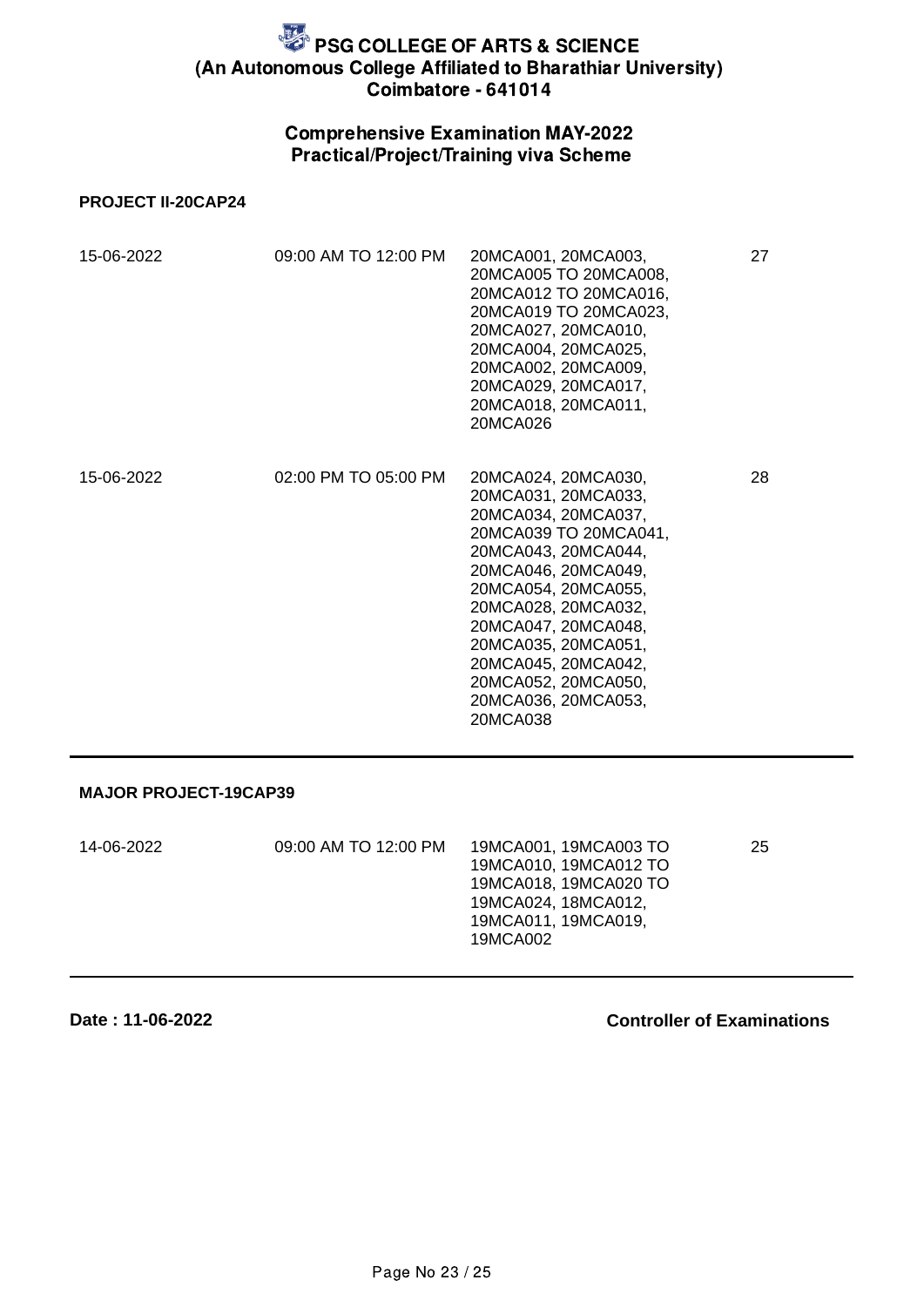## Comprehensive Examination MAY-2022 Practical/Project/Training viva Scheme

## **Department: POST GRADUATE DIPLOMA IN HUMAN RESOURCE MANAGEMENT(PG - SF)**

| <b>Date</b>                   | <b>Time</b>          | <b>Register Numbers</b>                                                                   | <b>Students</b><br><b>Count</b> |  |  |
|-------------------------------|----------------------|-------------------------------------------------------------------------------------------|---------------------------------|--|--|
| <b>PROJECT REPORT-21HRM08</b> |                      |                                                                                           |                                 |  |  |
| 21-06-2022                    | 09:00 AM TO 12:00 PM | 21HRM001, 21HRM002,<br>21HRM004, 21HRM005,<br>21HRM007 TO 21HRM015,<br>21HRM017, 21HRM019 | 15                              |  |  |

**Date : 11-06-2022**